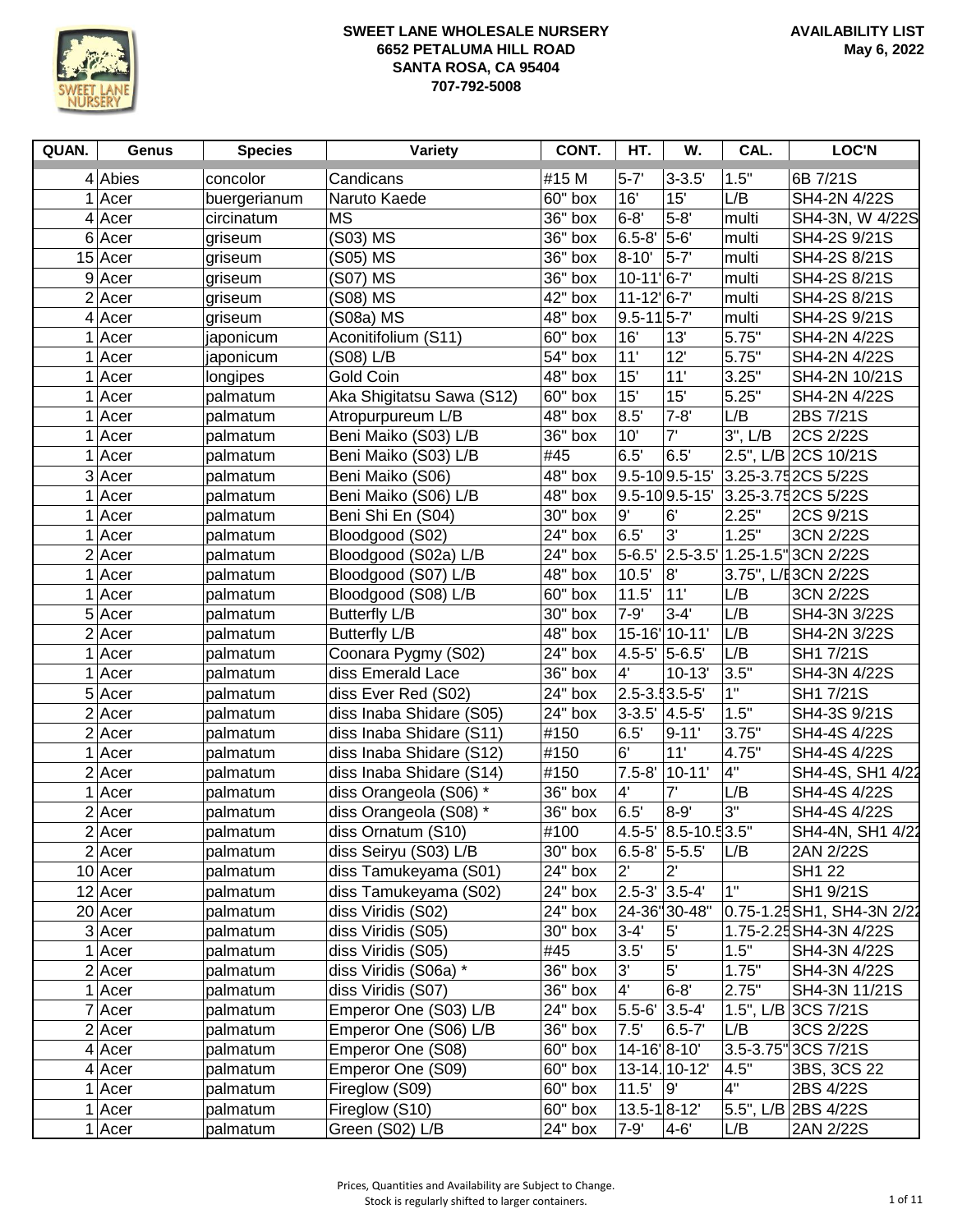

| QUAN.          | Genus     | <b>Species</b> | Variety                             | CONT.   | HT.                    | W.                 | CAL.         | <b>LOC'N</b>                      |
|----------------|-----------|----------------|-------------------------------------|---------|------------------------|--------------------|--------------|-----------------------------------|
|                | $2$ Acer  | palmatum       | Green (S04) L/B                     | 36" box | $6.5 - 8'$ 5-7'        |                    | L/B          | 2AS, 2AN 12/21S                   |
|                | Acer      | palmatum       | Green (S04) L/B                     | 48" box | 10-11 9-12             |                    | L/B          | 2AS 10/21S                        |
|                | Acer      | palmatum       | Green (S05) L/B                     | 48" box | 10'                    | 9'                 | L/B          | 2AS 10/21S                        |
| 4              | Acer      | palmatum       | Green (S05) L/B HVY                 | 24" box | $7 - 8.5'$             | $3.5 - 5'$         | $2$ ", $L/B$ | 2AN 12/21S                        |
|                | 8 Acer    | palmatum       | Green (S06) MS                      | 36" box | $7 - 8'$               | $4.5 - 6'$         | multi        | 2AS, 2AN 2/22S                    |
|                | Acer      | palmatum       | Hogyoku (S06) L/B                   | 36" box | 7.5'                   | 8'                 | L/B          | 2CS 10/21S                        |
|                | Acer      | palmatum       | Hogyoku (S08) L/B                   | 48" box | $9^{\circ}$            | 7'                 | L/B          | 2CS 10/21S                        |
|                | $2$ Acer  | palmatum       | Hogyoku (S08) STD                   | 48" box | 14'                    | 9'                 | 4.75"        | 2CS 10/21S                        |
|                | Acer      | palmatum       | Hogyoku (S12) L/B                   | 60" box | 12.5'                  | 10'                |              | 6.25", L/E 2CS 2/22S              |
|                | Acer      | palmatum       | Ji Jao                              | 24" box | $5 - 6'$               | $4 - 5'$           | L/B          | 2BS 10/21S                        |
|                | Acer      | palmatum       | Katsura (S02) L/B                   | #25     | $5 - 6.5'$             | $3 - 4'$           | L/B          | SH4-3N 2/22S                      |
| 6 <sup>1</sup> | Acer      | palmatum       | Katsura (S05)                       | 36" box | $8 - 9'$               | $8 - 9'$           | L/B          | SH4-3N 4/22S                      |
|                | Acer      | palmatum       | Katsura (S12) L/B                   | 72" box | 12'                    | 14'                | L/B          | SH4-2N 10/21S                     |
|                | $2$ Acer  | palmatum       | Kiyohime Yatsubusa (S02) MS24" box  |         | $2 - 2.5'$             | 5'                 | МS           | SH1 10/21S                        |
|                | Acer      | palmatum       | Kiyohime Yatsubusa (S03) L/E36" box |         | $2^{\prime}$           | $9^\circ$          | L/B          | SH4-3N 4/22S                      |
| 1              | Acer      | palmatum       | Kiyohime Yatsubusa (S03) MS24" box  |         | $2^{\prime}$           | 4'                 | <b>MS</b>    | SH1 10/21S                        |
| 1              | Acer      | palmatum       | Momenshide L/B                      | 60" box | 14.5'                  | 15'                | L/B          | SH4-2N 10/21S                     |
|                | Acer      | palmatum       | Nishiki Gawa (S09) L/B              | 48" box | 10'                    | 9'                 |              | 3.5", L/B 2AN 7/21S               |
|                | Acer      | palmatum       | Nishiki Gawa (S10a) * L/B           | 60" box | $10 - 12'$             | $11 - 13'$         |              | 6-6.5", L/2BS 10/21S              |
| 8              | Acer      | palmatum       | Nuresagi (S05) L/B                  | 36" box | $7 - 8'$               | $4.5 - 5.5'$       | L/B          | 2BS 2/22S                         |
|                | Acer      | palmatum       | Nuresagi (S09) STD                  | 72" box | 17'                    | 13'                | 6"           | 3CS 7/21S                         |
|                | Acer      | palmatum       | Nuresagi (S10)                      | 60" box |                        | 15-16' 10-12'      | 5.25"        | 3CS 1/22S                         |
| 2              | Acer      | palmatum       | Nuresagi (S11)                      | 72" box |                        |                    |              | 15.5-1 10.5-12 5.25-5.5" 1C 1/22S |
| 2              | Acer      | palmatum       | Oku Kuji Nishiki (S03)              | 30" box | $6.5 - 7'$ 5-6'        |                    | L/B          | SH4-3S 7/21S                      |
|                | $2$ Acer  | palmatum       | Omato (S10)                         | 72" box | 16'                    | $10 - 18'$         |              | 5.5-5.75" 1C 5/22S                |
|                | 3 Acer    | palmatum       | Omato (S10) L/B                     | 60" box | $13 - 15'$             | $10 - 11'$         |              | 5.5-6", L/2BS 10/21S              |
|                | Acer      | palmatum       | Omato (S10) STD                     | 60" box | 12'                    | 11'                | 6"           | 2BS 10/21S                        |
|                | Acer      | palmatum       | Omato (S11)                         | 72" box | 17'                    | 16'                | 5.5"         | 1C 5/22S                          |
|                | $2$ Acer  | palmatum       | Omato (S12)                         | 72" box | 18'                    | $14 - 17'$         | $5.5 - 6.5"$ | 1C 5/22S                          |
|                | Acer      | palmatum       | Omurayama (S04)                     | 30" box | $5.5 - 6'$             | $7 - 8'$           | L/B          | SH4-3N 9/21S                      |
|                | Acer      | palmatum       | Omurayama (S06) L/B                 | #100    | 7'                     | 11'                |              | 3.75", L/ESH4-3N 4/22S            |
|                | Acer      | palmatum       | Omurayama (S07) L/B                 | #100    | 8.5'                   | $10 - 13'$         |              | 3.75", L/ESH4-3N 4/22S            |
| 1              | Acer      | palmatum       | Osakazuki (S09) STD                 | 60" box | 14-16 9-11             |                    | 6"           | 2CS 10/21S                        |
|                | $2$ Acer  | palmatum       | Osakazuki (S10) STD                 | 60" box | 17'                    | 10'                | 5.5"         | 2CS 10/21S                        |
| 1              | Acer      | palmatum       | Oshio Beni (S02) L/B                | 36" box | 8'                     | 7'                 | L/B          | 3CN 2/22S                         |
|                | $2$ Acer  | palmatum       | Oshio Beni (S06)                    | 24" box | $5.5 - 7'$ 3-4         |                    |              | 1.5", L/B 3CN 10/21S              |
|                | $2$ Acer  | palmatum       | Oshio Beni (S10)                    | 54" box |                        | 11-13 12-14        | $5 - 6"$     | 3CN 7/21S                         |
|                | $2$ Acer  | palmatum       | Oshio Beni (S10) L/B                | 60" box | $13.5 - 18.5 - 9'$     |                    | L/B          | 3CN 2/22S                         |
| 1              | Acer      | palmatum       | Otome Zakura (S10) L/B              | 60" box | 9.5'                   | 13'                | L/B          | 2BS 2/22S                         |
| 1              | Acer      | palmatum       | <b>Purple Ghost</b>                 | 36" box | 11.5'                  | 12'                | L/B          | SH4-3N 4/22S                      |
| 1              | Acer      | palmatum       | Red Pygmy (S02)                     | 24" box | $8.5 - 9'$ 5-6'        |                    | 2"           | SH4-3S 4/22S                      |
|                | $3$ Acer  | palmatum       | Ryu Gu (S02) L/B                    | 24" box | $3-3.5'$ 3-3.5'        |                    | L/B          | SH1 10/21S                        |
|                | $4$ Acer  | palmatum       | Ryu Sen (S02)/(S03)                 | #25     | $3 - 4'$               | $5-6'$             | 3"           | SH4-2N 4/22S                      |
|                | $29$ Acer | palmatum       | Sango Kaku (S02)                    | #15     |                        | $6.5 - 9'$ 3.5-4.5 |              | .75-1.25" 2AN 5/22S               |
| 1              | Acer      | palmatum       | Sango Kaku Tri Clump                | 36" box | $10-12$ <sup>6-8</sup> |                    |              | Tri Clumr 2AN 7/21S               |
|                | $2$ Acer  | palmatum       | Sharp's Pygmy L/B                   | 24" box | 2.5'                   | $3 - 3.5'$         | 1.5"         | SH1 7/21S                         |
| 1              | Acer      | palmatum       | Sherwood Flame (S12) L/B            | 60" box | 12.5'                  | 10.5'              | L/B          | 2BS 2/22S                         |
| 1              | Acer      | palmatum       | Shidava Gold L/B                    | 24" box | $5 - 5.5'$ 5-7         |                    | L/B          | SH1 10/21S                        |
|                | $4$ Acer  | palmatum       | Shin Deshojo (S06) L/B              | 36" box | $5.5 - 7'$ 4-6'        |                    | L/B          | 2BS 10/21S                        |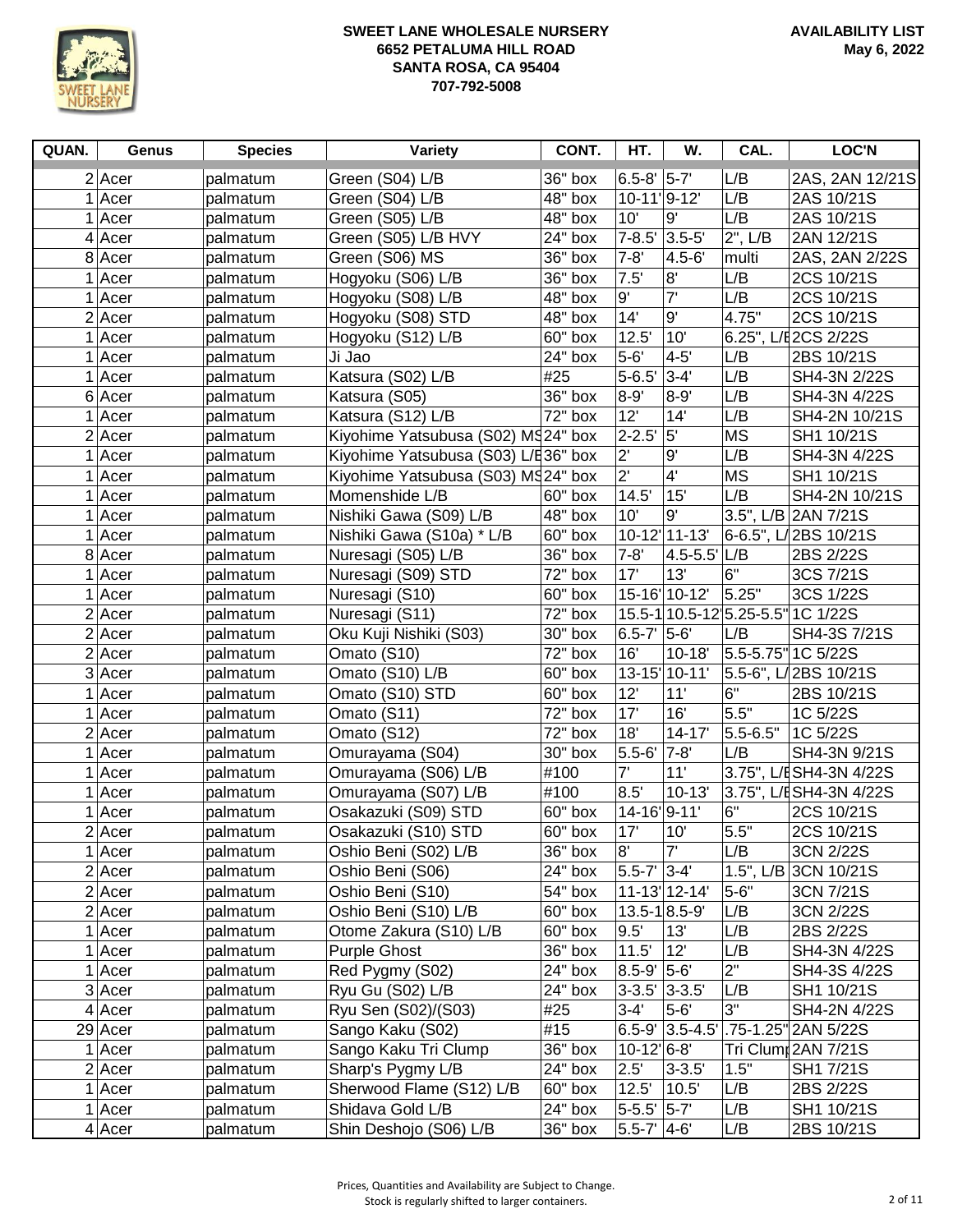

| QUAN. | Genus        | <b>Species</b> | <b>Variety</b>           | CONT.     | HT.                                         | W.                  | CAL.         | <b>LOC'N</b>             |
|-------|--------------|----------------|--------------------------|-----------|---------------------------------------------|---------------------|--------------|--------------------------|
|       | $1$ Acer     | palmatum       | Shishigashira (S02) L/B  | #45       | 6'                                          | 5'                  | L/B          | 2CS 10/21S               |
|       | $2$ Acer     | palmatum       | Shishio Hime             | 36" box   | $3 - 4.5'$                                  | $7 - 9'$            | L/B          | SH4-3N, SH2 4/22         |
|       | $1$ Acer     | palmatum       | Suminagashi (S10) STD    | 60" box   | 13.5'                                       | 13'                 | 5.25"        | 3CS 7/21S                |
|       | $11$ Acer    | palmatum       | Tobiosho (S04) L/B       | 30" box   | $5-6'$                                      | $3-4'$              | L/B          | 2CS 10/21S               |
|       | $2$ Acer     | palmatum       | Tobiosho (S10)           | 60" box   | $9.5 - 108 - 10$                            |                     | L/B          | 2CS 2/22S                |
|       | $1$ Acer     | palmatum       | Tsukushigata (S04)       | 30" box   | 7.5'                                        | 5.5'                | 1.5"         | 2CS 2/22S                |
|       | $1$ Acer     | palmatum       | Ukigumo (S10)            | 48" box   | 17'                                         | 14'                 | L/B          | SH4-2N 4/22S             |
|       | $2$ Acer     | palmatum       | Yezo Nishiki (S04)       | 30" box   |                                             | $8.5 - 9'$ 4.5-5.5' | 1.75"        | 3CS 2/22S                |
|       | $2$ Acer     | pentaphyllum   | <b>MS</b>                | 36" box   | $10-11$ <sup>'</sup> 7-8'                   |                     | multi        | SH4-3S 10/21S            |
|       | $2$ Acer     | platanoides    | Crimson Sentry (S09)     | $48"$ box | 18-19 9-10                                  |                     |              | 4.25-4.5" 6C 8/21S       |
|       | $1$ Acer     | platanoides    | Crimson Sentry (S09) L/B | 48" box   | 18'                                         | 11'                 | L/B          | 6C 8/21S                 |
|       | 20 Acer      | rubrum         | <b>Bowhall</b>           | 24" box   | $13 - 15'$ 4-6'                             |                     |              | 1.25-1.5" 3BS, 5BS 8/21S |
|       | $7$ Acer     | rubrum         | <b>Bowhall</b>           | 36" box   | 16-19 5-7                                   |                     | $2.5 - 3"$   | 5BS 8/21S                |
|       | $6$ Acer     | rubrum         | Bowhall (S04)            | 36" box   | $17 - 18$ <sup>1</sup> 4-5'                 |                     |              | 2.5-2.75" 5BS 9/21S      |
|       | $10$ Acer    | rubrum         | Bowhall (S06)            | 48" box   | 18-20 4.5-6                                 |                     | $2.5 - 3"$   | 5BS 11/21S               |
|       | $7$ Acer     | rubrum         | October Glory (S02)      | 24" box   |                                             | $10-11$ . 4.5-5.5'  | 1.5"         | 5CS 9/21S                |
|       | 6 Acer       | rubrum         | October Glory (S03)      | 24" box   | $12 - 14$ <sup>1</sup> 5-7                  |                     | $1.75 - 2"$  | 5CS 8/21S                |
|       | 8 Acer       | rubrum         | October Glory (S04)      | 36" box   | 16-18' 7-9.5'                               |                     | 2-2.25"      | 5CS 5/22S                |
|       | $12$ Acer    | rubrum         | October Glory (S05)      | 48" box   | 17-19 6-8                                   |                     |              | 2.75-3.5" 5CS 10/21S     |
|       | $4$ Acer     | rubrum         | Redpointe                | 24" box   | 14-15'6-7'                                  |                     | 2"           | 3BS 8/21S                |
|       | Acer         | rubrum         | Redpointe                | 36" box   | 15'                                         | $8 - 10'$           | 2"           | 5BS 7/21S                |
|       | $1$ Acer     | shirasawanum   | Aureum (S12)             | 48" box   | 12'                                         | 10'                 | L/B          | SH4-2N 4/22S             |
|       | $4$ Acer     | shirasawanum   | Blue Moon (S04)          | 30" box   | $6 - 7'$                                    | $4 - 5'$            | 1"           | SH4-3N 9/21S             |
|       | $1$ Acer     | shirasawanum   | Moonrise (S08)           | 48" box   | 14'                                         | 9'                  | L/B          | SH4-2N 9/21S             |
|       | $4$ Acer     | shirasawanum   | Moonrise (S10)           | 60" box   | 10-12'9-11'                                 |                     | $4.5 - 5"$   | SH4-2N 10/21S            |
|       | $12$ Acer    | trunc. x plat. | Norwegian Sunset (S02)   | 24" box   | $12 - 14$ <sup>'</sup> 5-7'                 |                     |              | 1.25-1.5" 5CN 7/21S      |
|       | $17$ Acer    | trunc. x plat. | Norwegian Sunset (S03)   | 24" box   | $11 - 13$ <sup>2</sup> $-4$                 |                     | $1 - 1.25"$  | 5CN 8/21S                |
|       | 20 Acer      | trunc. x plat. | Norwegian Sunset (S03a)  | 24" box   | $11.5 - 1$ 4-5.5                            |                     |              | 1.25-1.5" 5CN 9/21S      |
|       | $11$ Acer    | trunc. x plat. | Norwegian Sunset (S04)   | 36" box   | $12.5 - 16 - 8'$                            |                     |              | 1.5-1.75" 5CN 8/21S      |
|       | Acer         | trunc. x plat. | Norwegian Sunset (S08)   | 60" box   | 16'                                         | 15'                 | 3.75"        | 5CN 4/22S                |
|       | 8 Acer       | trunc. x plat. | Pacific Sunset (S03)     | 24" box   | $13.5 - 1$ 5-7                              |                     |              | 1.25-1.5" 4CS 8/21S      |
|       | $26$ Acer    | trunc. x plat. | Pacific Sunset (S03a)    | 24" box   | $11.5 - 1$ 5-6                              |                     |              | 1.25-1.5" 4CS, 5CN 9/21S |
|       | $19$ Acer    | trunc. x plat. | Pacific Sunset (S05)     | 36" box   | 14-16 5-9                                   |                     | $2 - 2.5"$   | 4CS 8/21S                |
|       | $1$ Acer     | trunc. x plat. | Pacific Sunset (S05a)    | 36" box   |                                             | 16-17 10-13'        | $3 - 3.25"$  | 4CS 9/21S                |
|       | 2 Acer       | trunc. x plat. | Pacific Sunset (S08)     | 60" box   |                                             | 19-21 15-17         | $ 3.75 - 4"$ | 4CS 4/22S                |
|       | 30 Acer      | x freemanii    | Armstrong                | 24" box   | $14 - 17$ <sup>2</sup> $-5$                 |                     | $2 - 2.5"$   | 3BS, 5BS 8/21S           |
|       | $30$ Acer    | x freemanii    | Armstrong (S07)          | $36"$ box | $16 - 18$ <sup>'</sup> $4 - 6$ <sup>'</sup> |                     |              | 2.25-2.75 5BS 7/21S      |
|       | $14$ Acer    | x freemanii    | Armstrong (S07)          | 48" box   | $17 - 19$ 5-6                               |                     | 4.25"        | 11, 5BS 8/21S            |
|       | $10$ Acer    | x freemanii    | Armstrong Gold (S04)     | 36" box   | $16-17$ <sup>2</sup>                        |                     |              | 2.5-2.75" 5BS 9/21S      |
|       | $3$ Acer     | x freemanii    | Autumn Blaze (S03)       | 24" box   | $10-12$ <sup>1</sup> 5-7                    |                     | 1.5"         | 4BS 10/21S               |
|       | $12$ Acer    | x freemanii    | Autumn Blaze (S04)       | 36" box   | $15-17$ <sup>'</sup> 7-8'                   |                     | $2 - 2.25"$  | 4BS 3/22S                |
|       | $4$ Acer     | x freemanii    | Autumn Blaze (S07)       | 48" box   | 19-21 8-10                                  |                     | $3 - 3.5"$   | 4BS 11/21S               |
|       | $4$ Aesculus | x carnea       | Briotii (S02)            | 24" box   | $7.5 - 10$ 4-6'                             |                     |              | 1.5-2.25" 6C 8/21S       |
|       | $1$ Aesculus | x carnea       | Briotii (S02)            | $36"$ box | 11.5'                                       | 4.5                 | 2.25"        | 6C 9/21S                 |
|       | $2$  Agave   | americana      |                          | 36" box   | $3-3.5'$ 4-6'                               |                     |              | SH3 5/22S                |
|       | 7 Agave      | X              | <b>Blue Glow</b>         | #10       |                                             | 10-12" 10-12"       |              | 12 5/22S                 |
|       | 5 Apple      |                | Anna 2T Cordon           | 30" box   | $3.5 - 5'$                                  | $5-6'$              | 1.75"        | 5AS 7/21S                |
|       | 17 Apple     |                | Anna 3T Cordon           | $30"$ box | $5-6'$                                      | $5 - 6'$            |              | 1.75-2.255AS 7/21S       |
|       | 1 Apple      |                | Fuji                     | #15       | $5.5 - 6'$ 2.5-3'                           |                     | 1"           | 5AS 10/21S               |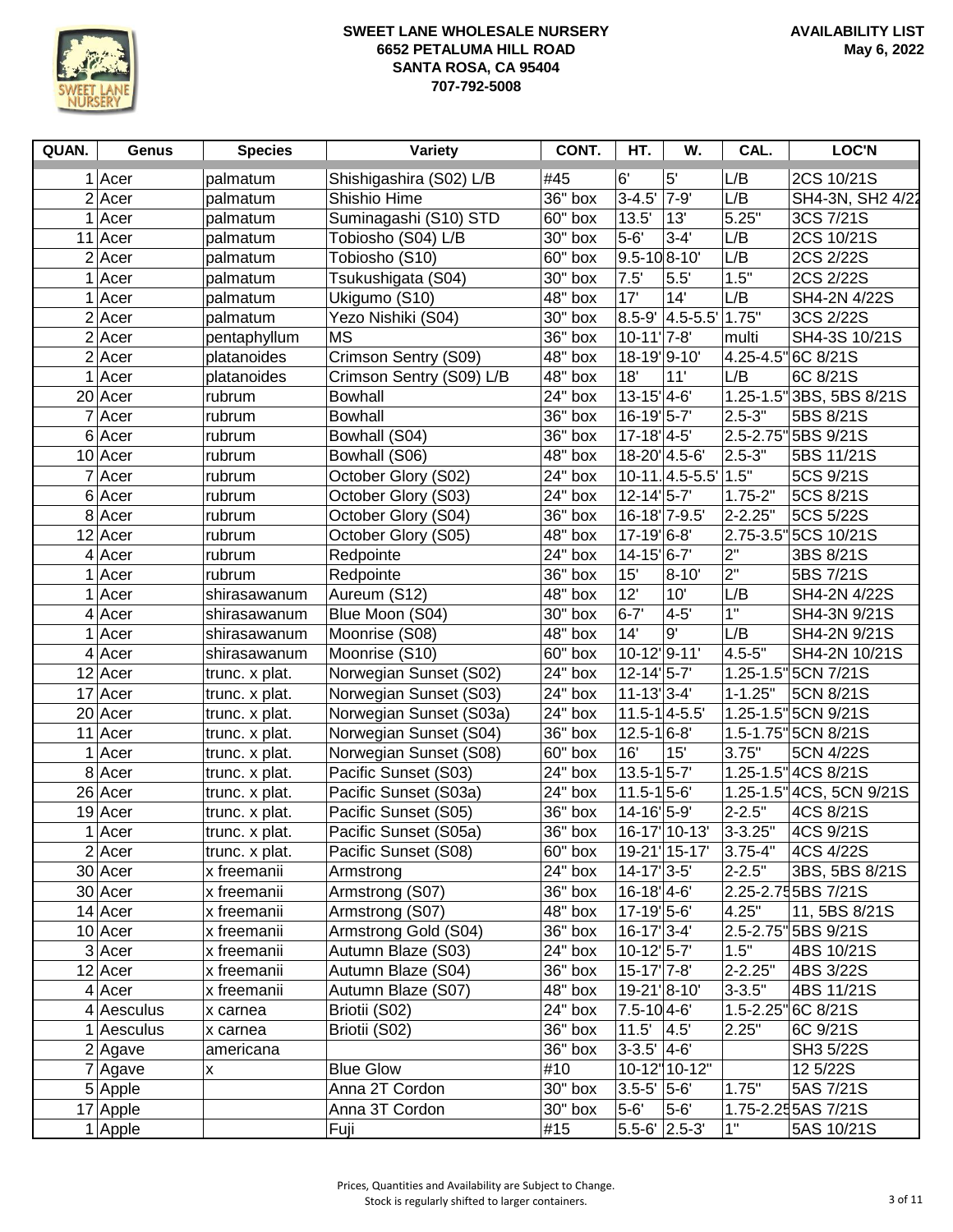

| QUAN. | Genus            | <b>Species</b>     | <b>Variety</b>                | CONT.                 | HT.                       | W.                            | CAL.                  | <b>LOC'N</b>       |
|-------|------------------|--------------------|-------------------------------|-----------------------|---------------------------|-------------------------------|-----------------------|--------------------|
|       | 3 Apple          |                    | Gala                          | #15                   | $6 - 6.5'$                | $3 - 3.5'$                    | 1"                    | 5AS 10/21S         |
|       | $2$ Apple        |                    | Gala                          | $24"$ box             | $9^{\prime}$              | 5'                            | 1.25"                 | 5AS 10/21S         |
|       | 1 Apple          |                    | Gala 2T Cordon                | 30" box               | 5 <sup>1</sup>            | 6'                            | 2"                    | 5AS 7/21S          |
|       | $4$ Apple        |                    | <b>Granny Smith</b>           | #15                   | $5-6'$                    | $2.5 - 3'$                    | 1"                    | 5AS 10/21S         |
|       | $1$ Apple        |                    | <b>Granny Smith</b>           | $\overline{2}4"$ box  | 5.5'                      | 3'                            | 1"                    | 5AS 10/21S         |
|       | 1 Apple          |                    | Granny Smith 2T Cordon        | 30" box               | 6'                        | 6'                            | 1.75"                 | 5AS 7/21S          |
|       | $4$ Apple        |                    | <b>Granny Smith 3T Cordon</b> | 30" box               | $5-6'$                    | $5-6'$                        | $1.5 - 2"$            | 5AS 7/21S          |
|       | $2$ Apple        |                    | Gravenstein                   | #15                   | $5-6'$                    | $2 - 2.5'$                    | $0.75 - 1"$           | 5AS 10/21S         |
|       | $3$ Arbutus      | unedo              | Compacta MS                   | $24"$ box             | $6 - 7'$                  | $5-6'$                        | multi                 | 1A 10/21S          |
|       | 11 Arbutus       | $\pmb{\mathsf{x}}$ | Marina MS                     | #15                   | $3.5 - 5'$                | $2.5 - 4'$                    | multi                 | 1A 10/21S          |
|       | $1$ Arbutus      | $\pmb{\mathsf{X}}$ | Marina MS                     | $24"$ box             | $5.5 - 8$ '               | $3 - 4.5'$                    | multi                 | 1A 10/21S          |
|       | $2$ Arbutus      | $\pmb{\mathsf{X}}$ | Marina MS                     | $36"$ box             | $6 - 7'$                  | $5-6'$                        | multi                 | 1A 5/22S           |
|       | 13 Arbutus       | $\pmb{\mathsf{x}}$ | Marina NAT                    | #15                   | $4 - 6'$                  | $3 - 4.5'$                    | Nat                   | 1A 10/21S          |
|       | $4$ Arbutus      | $\pmb{\mathsf{x}}$ | Marina NAT                    | $\overline{2}4"$ box  | $7 - 8'$                  | $4 - 6'$                      | Nat                   | 1A 12/21S          |
|       | $1$ Arbutus      | $\pmb{\mathsf{x}}$ | Marina NAT                    | $\overline{48}$ " box | 10'                       | 6'                            | <b>NAT</b>            | 1A 9/21S           |
|       | 19 Arbutus       | $\pmb{\times}$     | Marina STD                    | $24"$ box             | $7 - 10'$                 | $3.5 - 5.5$                   |                       | 1.75-2.25 1A 5/22S |
|       | 3 Arbutus        | $\pmb{\times}$     | Marina STD                    | $36"$ box             | $10-12$ <sup>1</sup> 5-6' |                               | $2.5 - 3"$            | 1A 10/21S          |
|       | <b>Betula</b>    | nigra              | Heritage Tri Clump            | 48" box               |                           | 18-19 10-13'                  | 2.25-2.5"             | 6C 10/21S          |
|       | 108 Buxus        | microphylla        | Baby Gem ® Globe 21-24        | <b>B&amp;B 15</b>     |                           | 21-24"21-24"                  | ylw dot               | 11, DISP           |
|       | 50 Buxus         | microphylla        | Baby Gem ® Globe 24-27        | <b>B&amp;B 15</b>     |                           | 24-27" 24-27"                 | red dot               | 11                 |
|       | 42 Buxus         | microphylla        | Green Beauty Globe 18-21      | <b>B&amp;B 15</b>     |                           | 18-21 18-21"                  | No Dot                | 8B                 |
|       | 43 Buxus         | microphylla        | Green Beauty Globe 21-24      | <b>B&amp;B 15</b>     |                           | 21-24"21-24"                  | Yellow D 8B, SH1      |                    |
|       | 40 Buxus         | microphylla        | Green Beauty Globe 24-27      | <b>B&amp;B 15</b>     |                           | 24-27" 24-27"                 | Red Dot 8B, SH1       |                    |
|       | 5 Buxus          | microphylla        | Green Beauty Globe 27-30      | <b>B&amp;B 15</b>     |                           | 27-30" 27-30"                 | White Dd 12 PFA       |                    |
|       | 1 Buxus          | microphylla        | Winter Gem Brioche (S04)      | #15                   | 2'                        | 3'                            |                       | 7A 7/21S           |
| 1     | <b>Buxus</b>     | microphylla        | Winter Gem Brioche (S07)      | #20                   | $\overline{2}$            | 3.5'                          |                       | 7A 7/21S           |
|       | $2$ <b>Buxus</b> | microphylla        | Winter Gem Brioche (S08)      | 36" box               | $2 - 3'$                  | $4 - 5'$                      |                       | 7A 12/21S          |
|       | 5 Buxus          | microphylla        | Winter Gem Brioche (S08)      | <b>B&amp;B 25</b>     | $3^{\circ}$               | 4'                            |                       | 7A 7/21S           |
|       | $2$ Buxus        | sempervirens       | English Boxwood               | <b>B&amp;B 15</b>     | 24-27"18"                 |                               | Red Dot               | <b>7A</b>          |
|       | 27 Buxus         | sempervirens       | English Boxwood               | <b>B&amp;B 20</b>     |                           | 33-36" 24 - 27" No Dot        |                       | 7A                 |
|       | 36 Buxus         | sempervirens       | English Boxwood (S06)         | #25                   |                           | 24-30" 24-30"                 | Green Do 7A           |                    |
|       | 5 Buxus          | sempervirens       | English Boxwood (S07)         | #45                   | $5.5 - 6'$ 4-4.5          |                               |                       | 7A 7/21S           |
|       | 3 Buxus          | sempervirens       | English Boxwood (S07)         | <b>B&amp;B 25</b>     | $3.5 - 4.4 - 5'$          |                               |                       | 7A 7/21S           |
|       | $2$ Buxus        | sempervirens       | English Boxwood (S09a)        | #45                   | $5.5 - 6'$ 4.5'           |                               |                       | 7A 7/21S           |
|       | $1$  Buxus       | sempervirens       | Globe (S09)                   | 36" box               |                           | 53-55" 53-55"                 |                       | SH4-2N 10/21S      |
|       | 31 Buxus         | sempervirens       | Globe 21-24                   | <b>B&amp;B 15</b>     |                           | 21-24"21-24"                  | Yellow D <sub>9</sub> |                    |
|       | 1 Buxus          | sempervirens       | Globe 24-27                   | <b>B&amp;B 15</b>     |                           | 24-27" 24-27"                 | Red Dot $ 9 $         |                    |
|       | 3Buxus           | sempervirens       | Globe 27-30                   | <b>B&amp;B 15</b>     |                           | 27-30" 27-30"                 | White Dc9             |                    |
|       | 55 Buxus         | sempervirens       | Globe 30-33                   | #20                   |                           | 30-33" 30-33"                 | No Dot                | 9                  |
|       | $2$ Buxus        | sempervirens       | Graham Blandy (S07)           | #25                   | $6 - 7'$                  | $1 - 2'$                      |                       | 7A 7/21S           |
|       | $2$ <b>Buxus</b> | sempervirens       | <b>Green Tower</b>            | #20 M                 | 5'                        | $2^{\prime}$                  |                       | 7A 7/21S           |
|       | $1$ Buxus        | sempervirens       | Spiral (S05)                  | #10                   | 40"                       | 15" B                         |                       | 12 7/21S           |
|       | $2$ <b>Buxus</b> | sempervirens       | Suffruticosa                  | #45                   |                           | $3-3.5$ <sup>'</sup> 3.5-4.5' |                       | 8B 7/21S           |
|       | 25 Buxus         | sempervirens       | Suffruticosa (S09)            | <b>B&amp;B 45</b>     |                           | $3-3.5$ <sup>'</sup> 3.5-4.5' |                       | 8B 7/21S           |
|       | 10 Buxus         | sempervirens       | Variegata Cone (S03)          | <b>B&amp;B 15</b>     |                           | 26-28 15-16" B                |                       | 12 7/21S           |
|       | $4$ Buxus        | sempervirens       | Variegata Cone (S04)          | <b>B&amp;B 15</b>     | 30"                       | 16" B                         |                       | 12 7/21S           |
|       | 5 Buxus          | sempervirens       | Variegata Spiral (S05)        | <b>B&amp;B 20</b>     | 48"                       | 16" B                         |                       | 12 7/21S           |
|       | 1 Buxus          | sinica insularis   | Justin Brouwers (S02)         | #20                   |                           | 24-28 36-48                   |                       | 12 8/21S           |
|       | 2Buxus           | sinica insularis   | Justin Brouwers (S03)         | #15                   |                           | 24-28 24-30"                  |                       | 12 8/21S           |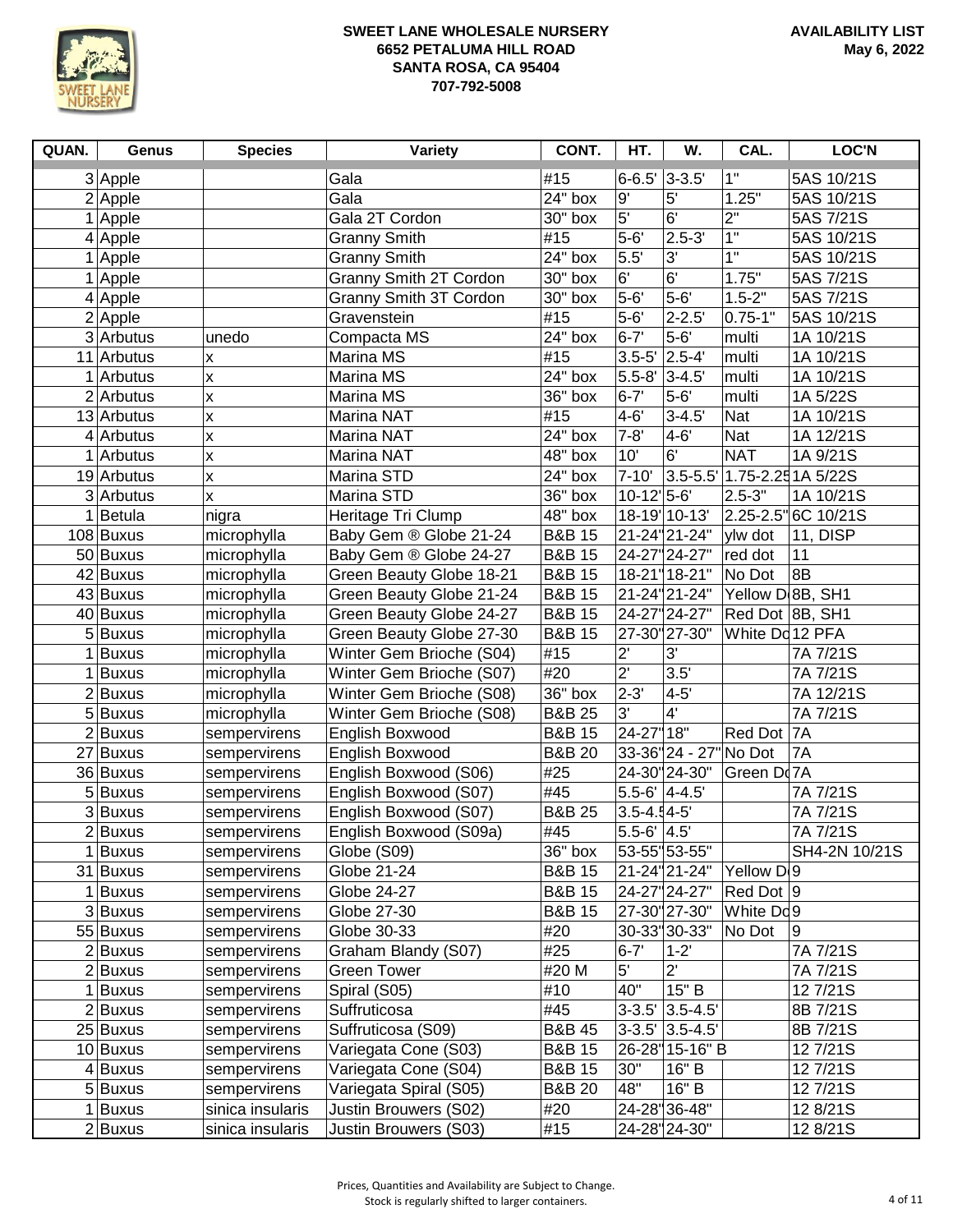

| QUAN.          | Genus                    | <b>Species</b>                 | <b>Variety</b>                    | CONT.              | HT.                        | W.            | CAL.           | <b>LOC'N</b>                 |
|----------------|--------------------------|--------------------------------|-----------------------------------|--------------------|----------------------------|---------------|----------------|------------------------------|
|                | 13 Buxus                 | Χ                              | Green Mountain                    | <b>B&amp;B 15</b>  |                            | 28-33 12-18"  |                | 11, Disp 7/21S               |
|                | 18 Buxus                 | X                              | <b>Green Mountain Cone</b>        | <b>B&amp;B 20</b>  | $3.5 - 4'$                 | 15" B         |                | 12 2/22S                     |
|                | 10 Carpinus              | betulus                        | Fastigiata (S07)                  | 48" box            | 20-22'8-10'                |               | L/B            | SW 4/22S                     |
|                | 3 Carpinus               | betulus                        | Fastigiata (S08)                  | 48" box            | 20-22'8-10'                |               | L/B            | SW 4/22S                     |
|                | $4$ Carpinus             | betulus                        | Fastigiata (S08a)                 | 48" box            | 20-22'8-10'                |               | L/B            | SW 4/22S                     |
|                | 10 Carpinus              | betulus                        | Fastigiata (S09)                  | 48" box            | 23-25 7-9                  |               | L/B            | SW, Front 4/22S              |
|                | 5 Carpinus               | betulus                        | Frans Fontaine (S06)              | 36" box            | $16 - 18$ <sup>1</sup> 5-7 |               | L/B            | SW 10/21S                    |
|                | Carpinus                 | betulus                        | Frans Fontaine (S10)              | 24" box            | 10'                        | $2^{\prime}$  | 1"             | SW 10/21S                    |
|                | $2$ Carpinus             | caroliniana                    | (S05)                             | 36" box            | 18-20 8-10                 |               | $3 - 3.5"$     | SW 4/22S                     |
|                | 3 Carpinus               | japonica                       | (S04)                             | 36" box            | $10-11'$ 6-9'              |               | $2.5 - 3"$     | SW 4/22S                     |
| 1              | Carpinus                 | japonica                       | (S07)                             | 36" box            | 11'                        | 10'           | 4.5"           | SW 4/22S                     |
| 1              | Cedrus                   | deodara                        | Aurea                             | 36" box            | 8'                         | 4.5'          | 3.5"           | 6B 7/21S                     |
| 2              | Cedrus                   | deodara                        | Devinely Blue STK                 | #02                | 24"                        | 12"           | <b>STK</b>     | SH2 4/22S                    |
| $\overline{4}$ | Cedrus                   | deodara                        | Prostrate Beauty (S00)            | #03                | $6 - 8"$                   | 12-24"        |                | SH2 4/22S                    |
|                | 5 Cedrus                 | deodara                        | Prostrate Beauty (S02)            | #06                | $6 - 8"$                   | 24-36"        |                | SH2 4/22S                    |
|                | Cedrus                   | deodara                        | Silver Mist (S04) L/B             | 36" box            | 10'                        | 7'            | L/B            | 6B 7/21S                     |
|                | 5 Cedrus                 | deodara                        | <b>Snow Sprite</b>                | #06                |                            | 24-36"36-48"  |                | SH2 4/22S                    |
| 2              | Cedrus                   | deodara                        | <b>Snow Sprite</b>                | 24" box            | $5-6'$                     | $5.5 - 6'$    | L/B            | <b>FR DISP 7/21S</b>         |
|                | 26 Cercis                | canadensis                     | <b>Forest Pansy</b>               | 24" box            | $7 - 11'$                  | 4-6'          | $1 - 1.75"$    | SH4-2S 4/22S                 |
| 2              | Cercis                   | canadensis                     | Merlot                            | 24" box            | 8'                         | 5'            | $\overline{1}$ | SH4-2S 7/21S                 |
|                | 15 Cercis                | canadensis                     | (S02) STD                         | 24" box            | $10-12$ <sup>6-8</sup>     |               |                | 1.25-1.5" 7C 7/21S           |
|                | Cercis                   | occidentalis                   | <b>MS</b>                         | #15                | 2.5'                       | 2.5'          | multi          | 1C 8/21S                     |
|                | 16 Cercis                | occidentalis                   | <b>MS</b>                         | 24" box            | $3 - 4'$                   | $3 - 4'$      | multi          | 1C 8/21S                     |
|                | Chamaecyparinootkatensis |                                | Pendula                           | 48" box            | $21 - 22'$                 | 14'           | L/B            | 3AS 7/21S                    |
|                | 6 Chamaecypari obtusa    |                                | Fernspray Gold (S02a)             | #10                | 5'                         | 3'            |                | SH1 6/21S                    |
|                | 3 Chamaecypari obtusa    |                                | Nana Gracilis (S02.5)             | #10                | $\overline{2}$             | $1.5 - 2.5'$  |                | SH2 2/22S                    |
| 1              | Chamaecypari obtusa      |                                | Nana Lutea (S03)                  | #06                | 30"                        | 24"           |                | SH2 4/22S                    |
| 1              | Chamaecypari obtusa      |                                | Pygmaea Aurescens (S05)           | 24" box            | 3.5'                       | 5'            |                | SH4-2N 4/22S                 |
|                | 3 Chamaecypari obtusa    |                                | <b>Rigid Dwarf</b>                | 24" box            | 5'                         | 5'            |                | SH4-2N 4/22S                 |
| 9              | Chamaecypari obtusa      |                                | Verdoni (S03)                     | #06                |                            | 20-24" 12-16" |                | SH2 3/22S                    |
|                | 10 Chamaecypari pisifera |                                | Golden Mop                        | #03                | $8 - 10"$                  | $10 - 12"$    |                | SH2 3/22S                    |
|                | Chamaecypari pisifera    |                                | Tsukumo (S02)                     | #03                | 10"                        | 15"           |                | SH2 4/22S                    |
|                | Chionanthus              | retusus                        | (S05)                             | $36"$ box          | $13.5 - 1$ 5-10            |               | 2.5"           | 6C 12/21S MM                 |
| 1              | Cornus                   | controversa                    | June Snow (S07a)                  | 48" box            | 12.5'                      | 14'           | 4.5"           | SH4-2N 4/22S                 |
|                | $1$ Cornus               | kousa                          | Chinensis (S07) MS                | 36" box            | 10'                        | 10'           | multi<br>1.5"  | SH4-4N 4/22S                 |
|                | $2$ Cornus               | kousa                          | Samaritan (S02) STD               | 24" box<br>24" box | $5.5 - 6'$ 4.5-5'          | 5'            | 1"             | SH4-4S 8/21S                 |
|                | $1$ Cornus<br>6 Cornus   | kousa<br>kousa                 | Summer Fun STD<br>Summer Gold L/B | 24" box            | 5.5'<br>$8 - 9'$           | $3 - 4'$      | L/B            | SH4-4S 4/22S<br>SH4-4S 8/21S |
|                | $2$ Cornus               |                                | Venus                             | #15                | $8 - 9'$                   | $3 - 4'$      | $1 - 1.25"$    | SH4-2N 3/22S                 |
| 1.             | Cornus                   | kousa x nutt.<br>kousa x nutt. | Venus                             | 24" box            | $9 - 10'$                  | $4-5'$        |                | 1.25-1.5" SH4-2N 3/22S       |
|                | $2$ Cornus               | kousa x nutt.                  | Venus (S06)                       | 48" box            | 15-16 9-11                 |               |                | 3.5-3.75" SH4-2N 3/22S       |
|                | 1 Cornus                 | nutt. x florida                | Eddie's White Wonder (S04)        | 36" box            | $8.5 - 11$ 5-6.5'          |               | 2"             | SH4-4N 10/21S                |
|                | 3 Cotinus                | coggygria                      | Golden Spirit (S04) MS            | 24" box            | $4.5 - 5'$ 3-4'            |               |                | SH4-2S 11/21S                |
|                | 28 Cotinus               | coggygria                      | Royal Purple (S03) MS             | #15                | 5-7.5' 3'4-5'              |               | multi          | 4AS 8/21S                    |
|                | 24 Cotinus               | coggygria                      | Royal Purple (S04) MS             | 24" box M 6-8'     |                            | $5-7'$        | multi          | 4AS 8/21S                    |
| 1              | Cotinus                  | coggygria                      | Royal Purple (S04) STD            | 24" box            | $8 - 12'$                  | $5-7'$        | $1.5 - 2"$     | 4AS 8/21S                    |
|                | 3 Cotinus                | coggygria                      | Royal Purple (S05) STD            | 36" box            | 14-15 8-10                 |               | $3 - 3.5"$     | 4AS 8/21S                    |
|                | 14 Cotinus               | X                              | Grace (S03) MS                    | #15                | $4 - 6'$                   | $4 - 6'$      | multi          | 4AS 8/21S                    |
|                | $2$ Cotinus              | X                              | Grace (S04) MS                    | 24" box            | $5 - 7'$                   | $5-7'$        | multi          | 4AS 8/21S                    |
|                |                          |                                |                                   |                    |                            |               |                |                              |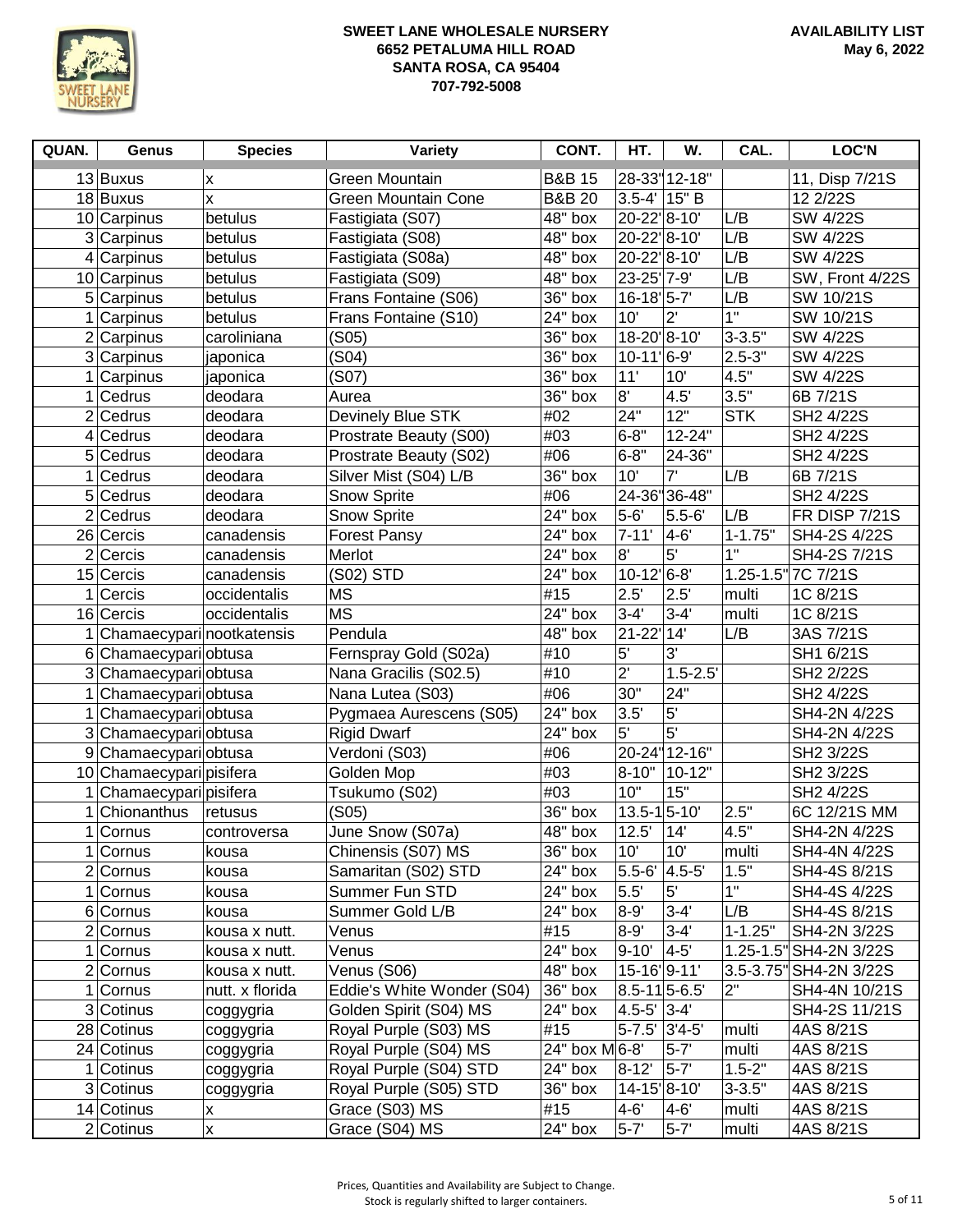

| QUAN.            | <b>Genus</b>           | <b>Species</b>   | Variety                                              | CONT.          | HT.                                         | W.                | CAL.        | <b>LOC'N</b>                      |
|------------------|------------------------|------------------|------------------------------------------------------|----------------|---------------------------------------------|-------------------|-------------|-----------------------------------|
|                  | $2$ Cotinus            | Χ                | Grace (S05) STD                                      | 36" box        | $11 - 13$ <sup>'</sup> 7-8'                 |                   |             | 2.25-2.5" 4AS 8/21S               |
|                  | $1$ Cotinus            | X                | Grace (S05a) STD                                     | 48" box        | 12.5'                                       | l9'               | 3.5"        | 4AS 11/21S                        |
|                  | 9 Cotinus              | X                | Grace STD                                            | 24" box        | $7.5 - 9'$ 4-4.5'                           |                   | $1 - 1.25"$ | 4AS 7/21S                         |
| $6 \overline{6}$ | Cotinus                | X                | Old Fashioned (S04) STD                              | 24" box        | $8 - 9'$                                    | $4 - 6'$          |             | 1.5-1.75" 4AS 8/21S               |
| 3                | Cotinus                | X                | Old Fashioned (S05) STD                              | 36" box        | $9.5 - 126 - 8'$                            |                   | 2.5"        | 4AS 8/21S                         |
|                  | 3 Cupressus            | arizonica        | Aurea                                                | 30" box        | $7.5 - 8'$ 4.5-5'                           |                   |             | 6B 8/21S                          |
|                  | 6 Cupressus            | cashmeriana      |                                                      | 30" box        | $9.5 - 12$ 4-6'                             |                   |             | 6B 1/22S                          |
|                  | 5 Cupressus            | cashmeriana      |                                                      | 36" box        | $12 - 14$ <sup>1</sup> 7-8'                 |                   | 3"          | 6B 7/21S                          |
|                  | $2$ Cupressus          | macrocarpa       | Lemon Yellow                                         | 36" box        | $11 - 12$ 6.5-8                             |                   |             | 6B 12/21S                         |
|                  | $1$ Cupressus          | macrocarpa       | Saligna Aurea                                        | $36"$ box      | 12'                                         | 9'                | 2.25"       | 6B 11/21S                         |
|                  | 1 Cupressus            | sempervirens     | Swane's Golden                                       | 24" box M 6.5' |                                             | 20-22"            |             | 3BN 7/21S                         |
|                  | 16 Daphne              | burkwoodii       | Carol Mackie                                         | #07            |                                             | 18-20 20-24       |             | SH2 2/22S                         |
|                  | $4$ Distylium          | myricoides       | Vintage Jade                                         | #10            |                                             | 12-18 36-48       |             | SH3, 8/21S                        |
|                  | 31 Elaeocarpus         | decipiens        | Column                                               | 24" box M 5-6' |                                             | $2 - 2.5'$        |             | 1C 7/21S                          |
|                  | 2 Elaeocarpus          | decipiens        | Column                                               | $30"$ box      | $7 - 8'$                                    | $2.5 - 3'$        |             | 1C 7/21S                          |
|                  | $1$ Fagus              | sylvatica        | Dawyck Purple (S05)                                  | $36"$ box      | 14-16 4.5-6                                 |                   |             | 4AN 9/21S                         |
|                  | $1$ Fagus              | sylvatica        | Red Obelisk (S04) L/B                                | 36" box        | $18 - 20'$ 4-6'                             |                   |             | 3.5-4", L/4AN 8/21S               |
|                  | 3 Fagus                | sylvatica        | Red Obelisk (S05) L/B                                | 36" box        | $16 - 18$ <sup>1</sup> 4-5'                 |                   |             | 3.5", L/B 4AN 8/21S               |
|                  | 9 Fagus                | sylvatica        | Tricolor (S01)                                       | $24"$ box      | $6 - 8'$                                    | 4-6'              | 1"          | 4AN 7/21S                         |
|                  | 5 Fagus                | sylvatica        | Tricolor (S04)                                       | $36"$ box      | $11 - 12$ <sup>1</sup> 5-6'                 |                   | $2 - 2.25"$ | 4AN 10/21S                        |
|                  | $3$ Fig                |                  | <b>Black Mission</b>                                 | #15            |                                             | $3.5 - 4'$ 10-12" |             | 5AS 7/21S                         |
|                  | $6$ Fig                |                  | <b>Brown Turkey</b>                                  | #15            | $3 - 4'$                                    | 12-24"            |             | 5AS 7/21S                         |
|                  | $2$ Fig                |                  | Ghost Hill White Texas L/B                           | #15            | $3-3.5'$ 4-5'                               |                   | L/B         | 5AS 12/21S                        |
| 1                | Fig                    |                  | Peter's Honey L/B                                    | $24"$ box      | 3'                                          | $5-6'$            |             | 1.75", L/E 5AS 4/22S              |
|                  | $9$ Fig                |                  | <b>White Kadota</b>                                  | #15            | $3.5 - 4'$ $8 - 12''$                       |                   |             | 5AS 7/21S                         |
| 1                | Fig                    |                  | White Kadota MS                                      | 36" box        | 5.5'                                        | $6 - 7'$          | multi       | 5AS 4/22S                         |
|                  | 11 Ginkgo              | biloba           | Autumn Gold                                          | 36" box        | $12 - 15$ <sup>1</sup> 5-6                  |                   | $2 - 2.5"$  | 4BN 8/21S                         |
|                  | 35 Ginkgo              | biloba           | Autumn Gold (S02)                                    | 24" box        | $9 - 11'$                                   | $3-5'$            | $1.75 - 2"$ | 4BN 12/21S                        |
|                  | 2 Ginkgo               | biloba           | Autumn Gold (S14)                                    | 72" box        | 25-27 12-15                                 |                   | 7.5-8.5"    | 4BN 8/21S                         |
|                  | Ginkgo                 | biloba           | Magyar (S14)                                         | 72" box        | 20-22' 14-17'                               |                   | 8.5"        | 4BN 8/21S                         |
|                  | 1 Ginkgo               | biloba<br>biloba | Mariken (S08)                                        | #25<br>24" box | $12 - 14$ <sup>2</sup> $-5$                 | 20-30 30-36"      |             | 4BN 2/22S<br>1.75-2.5" 4BN 12/21S |
|                  | 6 Ginkgo<br>3 Ginkgo   | biloba           | <b>Presidential Gold</b><br><b>Presidential Gold</b> | 36" box        | $13 - 16$ <sup>'</sup> $4 - 6$ <sup>'</sup> |                   | $2.5 - 3"$  | 4BN 8/21S                         |
|                  | 16 Ginkgo              | biloba           | Princeton Sentry (S02)                               | 24" box        | $9-14'$ 3-6.5'                              |                   | $1.5 - 2"$  | 4CN 8/21S                         |
|                  | 13 Ginkgo              | biloba           | Princeton Sentry (S03)                               | 24" box        | $10-12$ <sup>1</sup> 4-6                    |                   | $1.75 - 2"$ | 4CN 8/21S                         |
|                  | 6 Ginkgo               | biloba           | Princeton Sentry (S04)                               | 36" box        | $16 - 18$ <sup>1</sup> 6-8'                 |                   | 3"          | 4CN 7/21S                         |
| 1                | Ginkgo                 | biloba           | Princeton Sentry (S06)                               | 48" box        | $15.5'$ 8'                                  |                   | 3.5"        | 4CN 8/21S                         |
|                  | Ginkgo                 | biloba           | Princeton Sentry (S07)                               | 48" box        | 19'                                         | 7.5'              | 4.75"       | 4CN 12/21S                        |
| 1                | Grewia                 | occidentalis     | <b>ESP</b>                                           | #15            | 6'                                          | 4'                | <b>ESP</b>  | GH2 3/22S                         |
|                  | $8$  llex              | crenata          | <b>Sky Pencil</b>                                    | #15 M          |                                             | 36-48 12-18"      |             | 7A 2/22S                          |
|                  | Juglans (Waln hindsii  |                  | <b>CA Black Walnut STD</b>                           | 36" box        | 10'                                         | 8'                | 4.25"       | 5AS 8/21S                         |
|                  | Juglans (Waln regia    |                  | Franquette L/B                                       | 24" box        | 8'                                          | 7'                | 3.5"        | 5AS 8/21S                         |
| $\mathbf{1}$     | Juniperus              | chinensis        | Spartan                                              | 36" box        | 11.5'                                       | $5.5 - 6'$        | L/B         | 3AS 7/21S                         |
|                  | 5 Lagerstroemia indica |                  | Dynamite MS                                          | #15            | 5'                                          | $2.5 - 3'$        | red         | 5AN 10/21S                        |
|                  | 3 Lagerstroemia indica |                  | Dynamite MS                                          | 24" box        | $5 - 5.5'$ 3-3.5                            |                   | red         | 5AN 5/22S                         |
|                  | 3 Lagerstroemia indica |                  | Dynamite MS                                          | 30" box        | $7 - 7.5'$ 3-5'                             |                   | red         | 5AN 12/21S                        |
|                  | 2 Lagerstroemia indica |                  | Dynamite STD                                         | 24" box        | $8 - 8.5'$ 2-3'                             |                   | 0.75"       | 5AN 3/22S                         |
|                  | 5 Lagerstroemia indica |                  | Muskogee MS                                          | 24" box        | $5.5 - 6.13.5 - 5$                          |                   |             | lavender 5AN 10/21S               |
|                  | Lagerstroemia indica   |                  | Muskogee MS                                          | 36" box        | $9 - 9.5'$ 6                                |                   |             | lavender 5AN 7/21S                |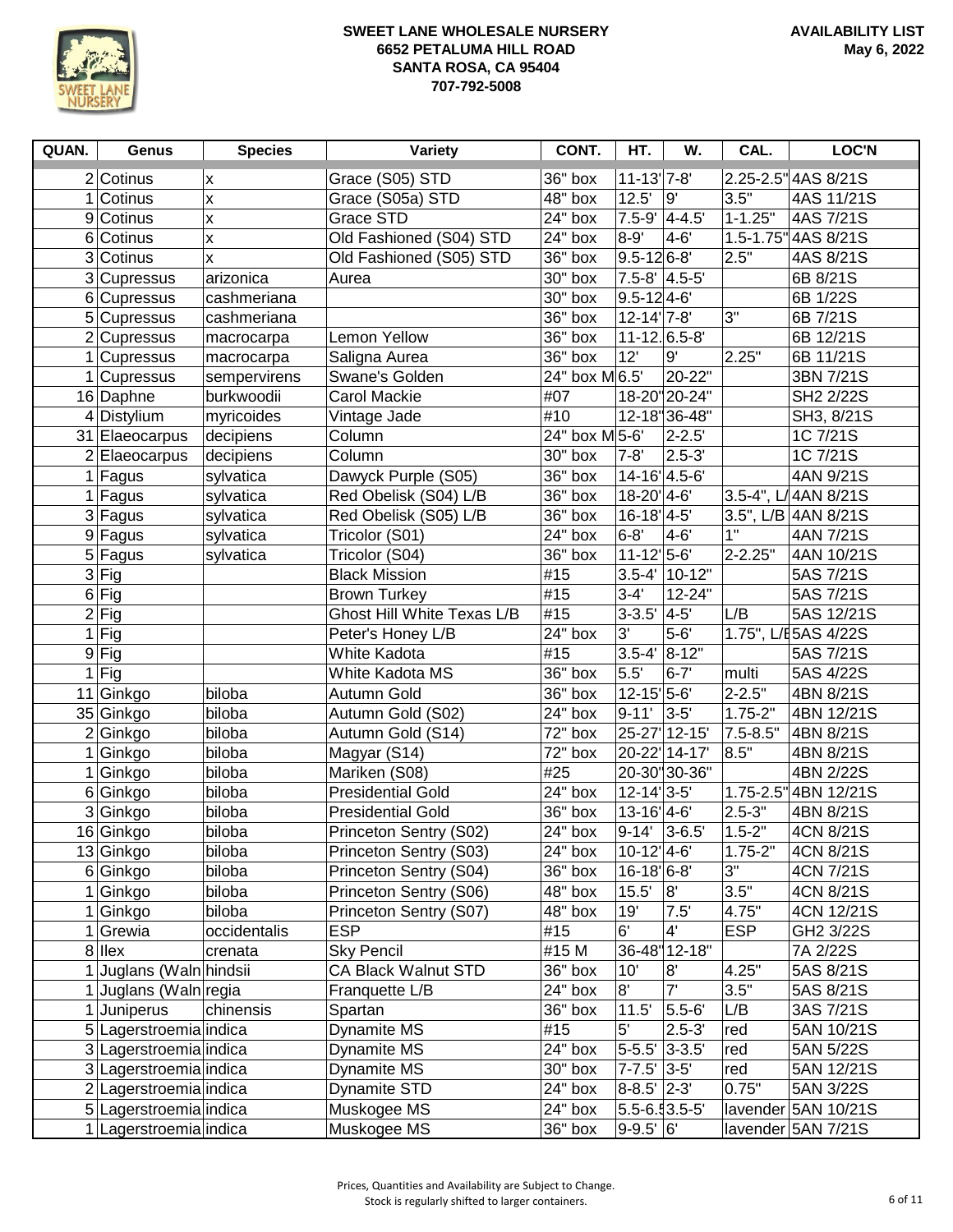

| QUAN. | <b>Genus</b>           | <b>Species</b>                    | Variety                 | CONT.                | HT.                                  | W.            | CAL.               | <b>LOC'N</b>            |
|-------|------------------------|-----------------------------------|-------------------------|----------------------|--------------------------------------|---------------|--------------------|-------------------------|
|       | 6 Lagerstroemia indica |                                   | Muskogee STD            | #15                  | $8 - 9'$                             | $3 - 3.5'$    | $1 - 1.25"$        | 5AN 10/21S              |
|       | 5 Lagerstroemia indica |                                   | Muskogee STD            | $24"$ box            | $9 - 11'$                            | $3.5 - 4.5'$  | $1 - 1.5"$         | 5AN 8/21S               |
|       | 2 Lagerstroemia indica |                                   | Muskogee STD            | 36" box              | $12 - 13$ <sup>1</sup> 5-7'          |               | $2^{\prime\prime}$ | 5AN 9/21S               |
|       | Lagerstroemia indica   |                                   | Petite Embers MS        | #15 M                | 30"                                  | 36-40"        |                    | rose pink 5AN 2/22S     |
|       | Lagerstroemia indica   |                                   | <b>Red Rocket MS</b>    | #15                  | 6'                                   | 3'            | red                | 5AN 8/21S               |
|       | Lagerstroemia indica   |                                   | <b>Red Rocket STD</b>   | #15                  | 9'                                   | 3.5'          | 0.75"              | 5AN 8/21S               |
|       | 3 Lagerstroemia indica |                                   | Tuscarora MS            | 24" box              | $5.5 - 6.4 - 5'$                     |               | hot pink           | 5AN 10/21S              |
|       | Lagerstroemia indica   |                                   | Tuscarora STD           | #15                  | 9'                                   | 2.5'          | 1.25"              | 5AN 8/21S               |
| 1     | Lagerstroemia indica   |                                   | Tuscarora STD           | 36" box              | $14 - 15$ <sup>1</sup> 5-6'          |               | 2"                 | 5AN 9/21S               |
|       | 2 Lagerstroemia indica |                                   | <b>Twilight STD</b>     | 24" box              | 10'                                  | $3.5 - 4'$    | 0.75"              | 5AN 3/22S               |
|       |                        | 1 Lagerstroemia indica x fauriei  | <b>Biloxi STD</b>       | 24" box              | $9.5 - 11$ 3-4'                      |               | $1.25 - 1.5$       | 5A 10/21S               |
|       |                        | 2 Lagerstroemia indica x fauriei  | <b>Biloxi STD</b>       | $36"$ box            | $14 - 15$ <sup>'</sup> 7-8'          |               | $2 - 2.25"$        | 5AN 10/21S              |
|       |                        | 10 Lagerstroemia indica x fauriei | Natchez MS              | 24" box              | $7 - 9'$                             | $6 - 8'$      | white              | 5AN 5/22S               |
|       |                        | 6 Lagerstroemia indica x fauriei  | Natchez STD             | #15                  | $8 - 9'$                             | $2 - 3.5'$    | 1"                 | 5AN 10/21S              |
|       | 3 Laurus               | nobilis                           | <b>MS</b>               | #15                  | $3.5 - 4'$                           | $1.5 - 2'$    | multi              | 2CN 11/21S              |
|       | $1$ Laurus             | nobilis                           | <b>MS</b>               | $24"$ box            | $4 - 8'$                             | $3 - 6'$      | multi              | 1C 10/21S               |
| 1     | Laurus                 | nobilis                           | Saratoga MS             | $\overline{2}4"$ box | 4'                                   | 4'            | multi              | 2CN 11/21S              |
| 1     | Laurus                 | nobilis                           | Saratoga MS             | 36" box              | 8'                                   | 7'            | multi              | 2CN 10/21S              |
|       | $1$ Laurus             | nobilis                           | Saratoga STD            | $24"$ box            | $8.5 - 10$ 4-5'                      |               | $1.75 - 2"$        | 2CN 7/21S               |
|       | 2 Loropetalum          | chinense                          | Ever Red                | #10 M                |                                      | 22-24" 26-30" |                    | GH2 8/21S               |
|       | 40 Loropetalum         | chinense                          | Green                   | #05                  | $8 - 12"$                            | 10-14"        |                    | SH2 5/22S               |
|       | 3 Loropetalum          | chinense                          | Green                   | #10                  |                                      | 15-18 24-36"  |                    | SH3 8/21S               |
|       | 3 Magnolia             | grandiflora                       | Little Gem ESP          | 36" box              | 7'                                   | 5.5'          | <b>ESP</b>         | 12 3/22S                |
|       | 12 Magnolia            | grandiflora                       | Little Gem L/B          | 24" box              | $8 - 9'$                             | $2 - 3'$      | L/B                | 1A 4/22S                |
|       | 1 Magnolia             | grandiflora                       | Little Gem L/B          | 60" box              | 13'                                  | $11 - 12'$    | 5.5"               | 1A 7/21S                |
|       | 4 Magnolia             | lil x stel                        | Susan MS                | 24" box              | 5.5'                                 | 3'            | multi              | 3AS 4/22S               |
|       | 5 Magnolia             | $\pmb{\mathsf{x}}$                | Butterflies (S02)       | 24" box              | $6 - 7'$                             | $3 - 4'$      | $1 - 1.5"$         | 3AS 11/21S              |
|       | 9 Magnolia             | X                                 | Butterflies (S03)       | 30" box              | $9 - 11'$                            | $5-6'$        | $1.5 - 1.75$       | 3AS 11/21S              |
|       | 6 Magnolia             | $\pmb{\mathsf{X}}$                | Butterflies (S04)       | $36"$ box            | $10-12$ 5-6'                         |               | $2 - 2.5"$         | 3AS 9/21S               |
|       | 20 Magnolia            | $\pmb{\mathsf{X}}$                | Elizabeth               | 24" box M 6'         |                                      | $2^{\prime}$  | 1"                 | 3AS 8/21S               |
|       | 7 Magnolia             | $\pmb{\mathsf{x}}$                | Rose Marie              | 24" box M 4.5-5'     |                                      | $1.5 - 2'$    | 1"                 | 3AS 4/22S               |
|       | 1 Magnolia             | X                                 | Sunburst                | 30" box              | 9.5'                                 | 4'            | $2^{\circ}$        | 3AS 12/21S              |
|       | 1 Magnolia             | x soulangeana                     | Alexandrina MS          | 24" box              | $5-6.5$ <sup>'</sup> 2.5-3'          |               | multi              | 3AS 2/22S               |
|       | 2 Magnolia             | x soulangeana                     | Rustica Rubra (S06) STD | 48" box              | 13-15 9-10                           |               | 3.5"               | 3AS 8/21S               |
|       | $2$ Malus              | X                                 | Prairifire              | 24" box              | $8 - 9'$                             | $5 - 6'$      | 1.5"               | 3AS 10/21S              |
|       | 6 Malus                | X                                 | Prairifire (S04)        | $36"$ box            | $10-12$ <sup>6-7</sup>               |               | $2.25 - 2.5$       | 3AS, 3AN 2/22S          |
|       | 12 Malus               | x                                 | Royal Raindrops         | $36"$ box            | $11.5 - 16 - 7'$                     |               | $1.75 - 2"$        | 3AS 2/22S               |
|       | 1 Metasequoia          | glyptostroboides                  | Gold Rush               | 36" box M 14.5'      |                                      | 7'            | 2.5"               | SH4-2N 7/21S            |
|       | 62 Myrica              | californica                       |                         | #10 H                | $3 - 5'$                             | $2.5 - 3'$    |                    | 1B 12/21S               |
|       | 7 Myrica               | californica                       |                         | #15                  | $3 - 5'$<br>$4 - 5'$                 | $2.5 - 3'$    |                    | 1C 12/21S               |
|       | 36 Myrica              | californica                       |                         | 24" box              |                                      | $3 - 4'$      |                    | 2CN 11/21S              |
|       | 13 Myrica              | californica                       |                         | #25                  | $4.5 - 5'$ 3.5-4                     |               |                    | 1C, 2CN 7/21S           |
|       | 5 Nyssa                | sylvatica                         | Firestarter (S04)       | 36" box              | $10-11$ . 3.5-5'<br>12-13 3.5-5      |               | $2.25 - 2.5$       | 4BS 10/21S              |
|       | $2$ Nyssa              | sylvatica                         | Green Gable<br>L/B      | 36" box<br>36" box   | 12.5'                                | 8             |                    | 2.25-2.5" 4BS 2/22S     |
|       | 1 Nyssa                | sylvatica                         | Wildfire (S07)          | 48" box              | 17-18 9-10                           |               | $3"$ , $L/B$<br>3" | 5BN 11/21S<br>5BN 2/22S |
|       | 2 Nyssa<br>12 Nyssa    | sylvatica<br>sylvativa            | Wildfire (S05)          | 36" box              | $14 - 16$ <sup>'</sup> $5 - 7$ '     |               | $2.75 - 3"$        | 5BN 2/22S               |
|       | $2$ Nyssa              | sylvatica                         | Wildfire (S04)          | 36" box              | $10-14$ <sup><math>5-7'</math></sup> |               | $2 - 2.75"$        | 5BN 10/21S              |
|       |                        |                                   | (S01) Pom-Pom           | 60" box              | 6'                                   | $7 - 8'$      |                    | Pom Pon SH3 4/22S       |
|       | $1$ Olea               | europaea                          |                         |                      |                                      |               |                    |                         |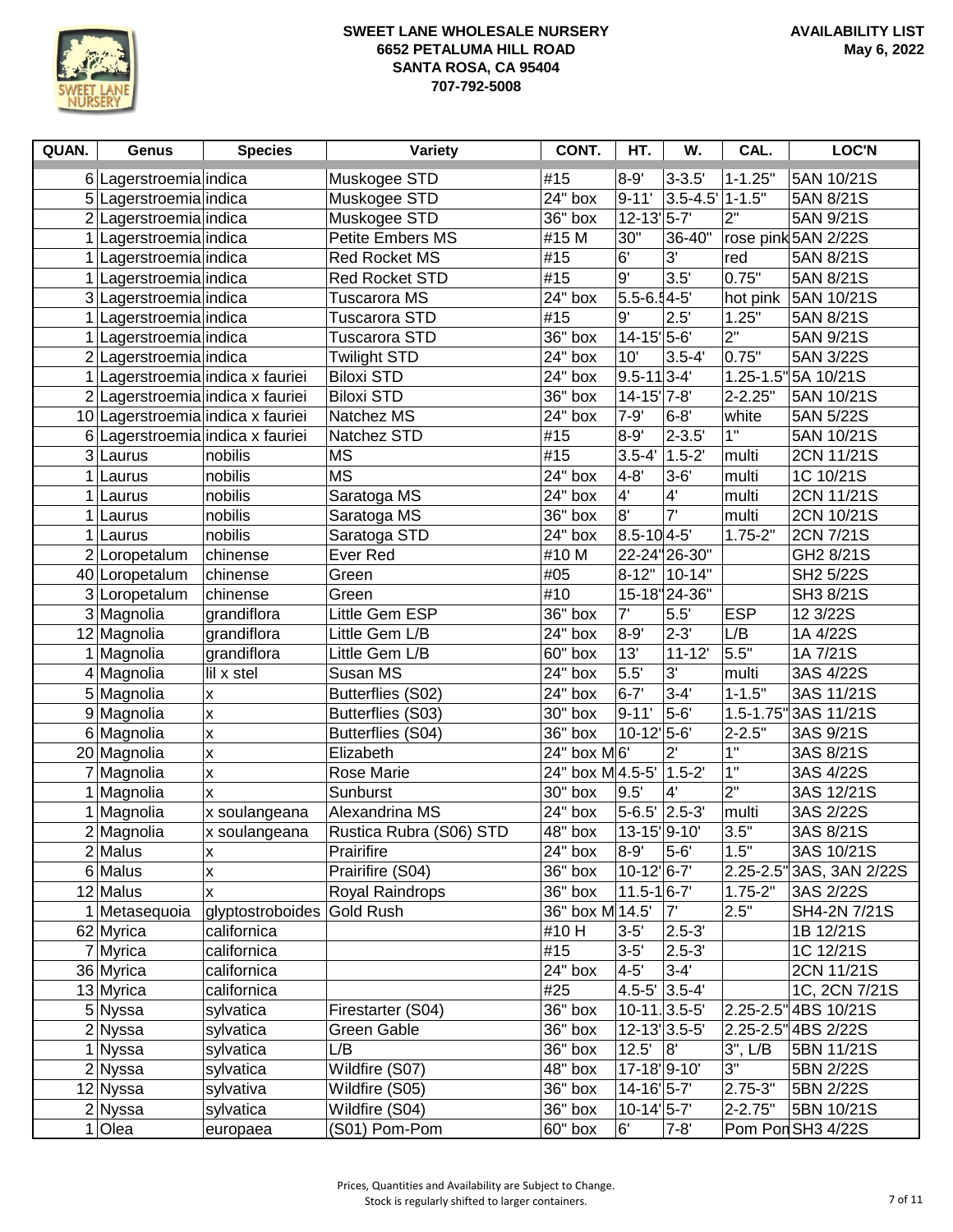

| QUAN.          | <b>Genus</b>    | <b>Species</b>          | Variety                    | CONT.                 | HT.                  | W.                                    | CAL.        | LOC'N               |
|----------------|-----------------|-------------------------|----------------------------|-----------------------|----------------------|---------------------------------------|-------------|---------------------|
|                | 13 Olea e.      | Arizona                 | <b>Fruitless MS</b>        | 36" box               | $6 - 8'$             | $5-6'$                                | multi       | 7C 2/22S            |
|                | 50 Olea e.      | Little Ollie/Munch(S03) |                            | #15                   | $8 - 12"$            | 15-24"                                |             | 7C 3/22S            |
|                | 3 Olea e.       | <b>Royal Fruitless</b>  | Fruitless (Maj. Beauty) MS | #15                   | $4 - 5'$             | $2.5 - 4'$                            | multi       | 11 10/21S           |
|                | 18 Olea e.      | <b>Royal Fruitless</b>  | Fruitless (Maj. Beauty) MS | 24" box               | $5-6'$               | $2.5 - 3.5'$                          | multi       | 7C 2/22S            |
| 1              | Parrotia        | persica                 | (S06) MS                   | $\overline{48}$ " box | 18.5'                | 8-10'                                 | multi       | 5BN 12/21S          |
|                | $2$ Parrotia    | persica                 | (S06) STD                  | $\overline{48}$ " box | $15 - 17$            | 7-9'                                  | $3.5 - 4"$  | 5BN 2/22S           |
|                | 1 Parrotia      | persica                 | (S09) STD                  | $\overline{48}$ " box | 12'                  | 8"                                    | 3.75"       | 5BN 12/21S          |
|                | $1$ Parrotia    | persica                 | (S10) STD                  | 48" box               | 20'                  | $10 - 12'$                            | 5"          | 5BN 12/21S          |
|                | 2 Parrotia      | persica                 | (S12) MS                   | 60" box               |                      | 17-18 12-14                           | multi       | 5BN 12/21S          |
|                | 9 Persimmon     |                         | Fuyu                       | #15                   | 5.5'                 | $1.5 - 3'$                            | .75-1.25"   | 5AS 5/22S           |
|                | 7 Picea         | abies                   | Nidiformis (S02)           | #03                   | $6 - 8"$             | 16-20"                                |             | SH2 3/22S           |
| 1.             | Picea           | abies                   | Pendula (S06)              | 30" box               | 4'                   | 7'                                    | 3.25"       | 6B 7/21S            |
|                | 3 Picea         | glauca                  | Yukon Blue (S03)           | $\overline{2}4"$ box  | $6.5 - 7$            | $3 - 5'$                              | L/B         | 6B 7/21S            |
| 1 <sup>1</sup> | Picea           | orientalis              | Aureospicata               | #15                   | 5.5'                 | 6'                                    |             | 6B 7/21S            |
|                | 3 Picea         | orientalis              | Aureospicata               | $24"$ box             | 5.5'                 | 5 <sup>1</sup>                        |             | 6B 7/21S            |
|                | 7 Picea         | pungens                 | Fat Albert (S05)           | 36" box               | 12-15'8-9'           |                                       | 6"          | 6B 7/21S            |
| 1              | Picea           | pungens                 | Montgomery                 | 36" box               | 5.5'                 | $8^{\circ}$                           |             | 6B 7/21S            |
|                | Picea           | pungens glauca          | Globosa                    | #05 M                 | 12"                  | $12 - 15"$                            |             | 6B 7/21S            |
|                | $4$ Picea       | pungens glauca          | Globosa                    | #10 M                 |                      | 15-18 21-24"                          |             | FR DISP, 6B 8/21    |
|                | 10 Picea        | pungens glauca          | Globosa (S01)              | #03                   |                      | 12-15 16-20"                          |             | SH2 3/22S           |
| 1              | Pinus           | contorta                | Spaan's Dwarf              | #15                   | 2.5'                 | 3'                                    |             | 3BN 7/21S           |
| 1 <sup>1</sup> | Pinus           | contorta                | Spaan's Dwarf (S04)        | #20                   | 3.5'                 | $\overline{4}$                        |             | 3BN 4/22S           |
|                | $2$ Pinus       | contorta                | v. contorta Pom Pom        | #25                   | 5'                   | $3 - 3.5'$                            | $1.5 - 2"$  | 3BN 7/21S           |
|                | $10$ Pinus      | mugo                    | Jakobsen (S02)             | #06                   |                      | 12-15 16-20"                          |             | SH2 3/22S           |
|                | 26 Pinus        | mugo                    | Slowmound (S01)            | #03                   | 10"                  | 12"                                   |             | SH2 3/22S           |
|                | 15 Pinus        | mugo                    | Valley Cushion (S02)       | #06                   | 10"                  | 20"                                   |             | SH2 3/22S           |
|                | 10 Pinus        | mugo                    | Wintersonne                | #06                   | $2 - 2.5'$           | $ 2\rangle$                           |             | SH2 3/22S           |
|                | $2$ Pinus       | parviflora              | Aoi                        | #3                    | 24-30" 12"           |                                       |             | SH2 4/22S           |
|                | $2$ Pinus       | parviflora              | Bergman (S04)              | 24" box               |                      | $4.5 - 5.14.5 - 5.5$ <sup>2</sup> .5" |             | 3BN 7/21S           |
| 1              | Pinus           | strobus                 | Blue Shag (S03)            | #10                   | 24"                  | 36"                                   |             | SH2 4/22S           |
|                | $1$ Pinus       | strobus                 | Macopin                    | $24"$ box             | 6'                   | 8"                                    | 2"          | 3BN 7/21S           |
|                | $2$ Pinus       | strobus                 | Niagara Falls              | 24" box               | $4 - 5'$             | $6 - 7'$                              |             | 3BN 8/21S           |
|                | 6 Pinus         | strobus                 | Niagara Falls (S01)        | #3                    |                      | 15-30" 24-36"                         |             | SH2 4/22S           |
|                | $1$ Pinus       | sylvestris              | Albyn Prostrata (S01)      | #03                   | 15"                  | 30-36"                                |             | SH2 4/22S           |
|                | Pinus           | sylvestris              | Albyn Prostrata (S02)      | #06                   | 12"                  | 40-48"                                |             | SH2 4/22S           |
|                | $1$ Pinus       | sylvestris              | Hillside Creeper (S02)     | #06                   | 15"                  | 40-48"                                |             | SH2 4/22S           |
|                | $1$ Pinus       | sylvestris              | Hindu Pan (S05) Pom Pom    | 24" box               | 8'                   | 4'                                    | 3.5"        | 3BN 7/21S           |
|                | $6$ Pinus       | thunbergii              | Kotobuki (S07)             | 30" box               | $6 - 8'$             | $4 - 5'$                              |             | 3BN 8/21S           |
|                | $1$ Pinus       | thunbergii              | Mikawa Sculpted (S09)      | 42" box               | 6.5'                 | 10' x 8.54.25"                        |             | SH2 12/21S          |
|                | 25 Pistacia     | chinensis               | <b>Keith Davey</b>         | $24"$ box             | $7 - 8.5'$           | $3 - 4'$                              | $0.75 - 1"$ | 4AS 1/22S           |
|                | 94 Pittosporum  | tenuifolium             |                            | #15                   | $3.5 - 5'$ 2-2.5     |                                       |             | 2BN 11/21S          |
|                | 22 Pittosporum  | tenuifolium             | Marjorie Channon           | #15                   | $1.5 - 2.51 - 5 - 2$ |                                       |             | 2BN 22              |
|                | 114 Pittosporum | tenuifolium             | Silver Sheen               | #15                   | $5 - 6'$             | $2^{\prime}$                          |             | 2CN 1/22S           |
|                | 3 Pittosporum   | tenuifolium             | <b>STD</b>                 | 30" box               | 8.5-9' 5.5-6'        |                                       | $2.75 - 3"$ | 2BN 7/21S           |
|                | 15 Podocarpus   | elongatus               | Icee Blue                  | 24" box M 6.5-7'      |                      | $ 3 - 3.5 $                           | stk         | GH2 3/22S           |
|                | 2 Podocarpus    | gracilior               | Column                     | #15                   | $5 - 6'$             | $2 - 3'$                              | stk         | GH2 2/22S           |
|                | 16 Podocarpus   | gracilior               | Column                     | 24" box               | $6 - 7.5'$           | $ 2-3$                                | stk         | GH2 9/21S           |
|                | 16 Podocarpus   | gracilior               | <b>ESP</b>                 | #15                   | $4 - 5'$             | 5'                                    | <b>ESP</b>  | GH2 4/22S           |
|                | 12 Podocarpus   | gracilior               | <b>STD</b>                 | 24" box               | 8-9.5' 3-3.5'        |                                       |             | 1.25-2.5" GH2 4/22S |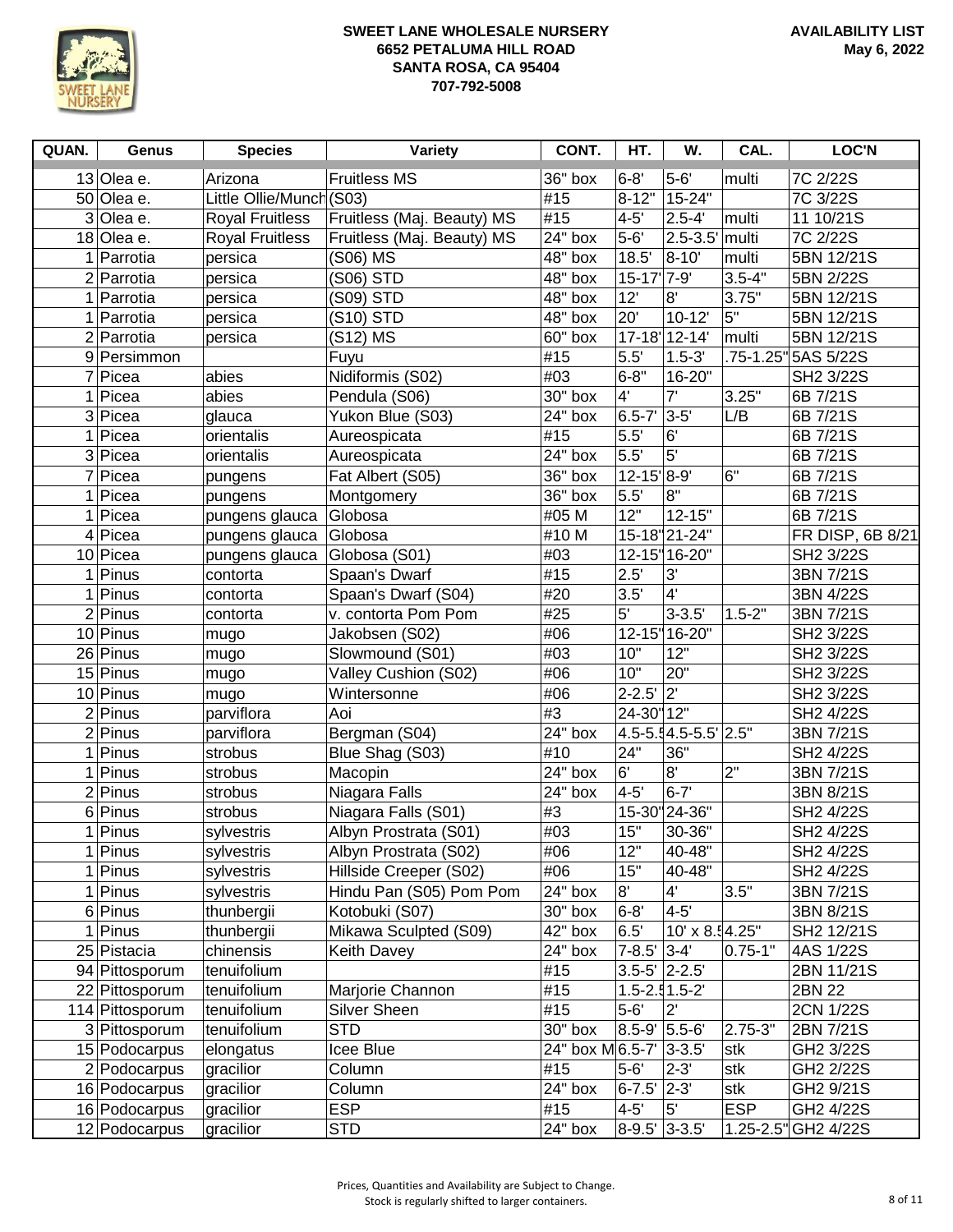

| QUAN.          | Genus                          | <b>Species</b> | Variety                                      | CONT.                   | HT.                                      | W.                    | CAL.             | <b>LOC'N</b>           |
|----------------|--------------------------------|----------------|----------------------------------------------|-------------------------|------------------------------------------|-----------------------|------------------|------------------------|
|                | 18 Podocarpus                  | gracilior      | <b>STD</b>                                   | 36" box                 | $11 - 12$ <sup>6-7</sup>                 |                       | $4 - 4.5"$       | SH4-2S 10/21S          |
|                | 1 Podocarpus                   | henkelii       | Column                                       | #15                     | $6 - 7'$                                 | $2.5 - 3'$            | stk              | GH2 7/21S              |
|                | 26 Prunus                      | cerasifera     | <b>Krauter Vesuvius</b>                      | 36" box                 | $12.5 - 16 - 8'$                         |                       | $2.25 - 3"$      | 7C 8/21S               |
|                | $\overline{2}$  Prunus         | laurocerasus   | Compacta (S02.5)                             | #25                     |                                          | 3-3.5' 3.5-4.5'       |                  | 6A 10/21S              |
|                | 29 Prunus                      | laurocerasus   | English Laurel                               | #25                     | $4 - 5.5'$ $4 - 5'$                      |                       | <b>Ylw Dot</b>   | 6B 12/21S              |
|                | 28 Prunus                      | laurocerasus   | <b>English Laurel</b>                        | <b>B&amp;B 25</b>       | $4 - 5.5'$ 3.5-4                         |                       |                  | 6A, 6C 3/22S           |
|                | 168 Prunus                     | laurocerasus   | English Laurel Column                        | #10                     | $5 - 6'$                                 | 8-24"                 | stk              | 1B 4/22S               |
|                | 1 Prunus                       | laurocerasus   | Otto Luyken (S04)                            | #20                     | 2.5'                                     | $3 - 4'$              |                  | 1C 12/21S              |
|                | $1$ Prunus                     | serrulata      | Kwanzan                                      | $24"$ box               | $12 - 13$ <sup>1</sup> 5-6'              |                       | 2-2.25"          | 7B 8/21S               |
|                | 16 Prunus                      | serrulata      | Kwanzan - Serrula bk                         | 24" box M 11-13. 3.5-5' |                                          |                       | $1.75 - 2"$      | 7B 8/21S               |
|                | 1 Prunus                       | serrulata      | Kwanzan - top gft (S09)                      | $48"$ box               | 16'                                      | 7'                    | $\overline{7}$ " | 7B 8/21S               |
|                | $4$ Prunus                     | serrulata      | Mt. Fuji (S08)                               | $\overline{48}$ " box   |                                          | 12-14 11-13           |                  | 3.25-3.5" 7B 5/22S     |
|                | $4$ Prunus                     | x              | Snow Goose (S03)                             | 24" box                 | $12 - 13$ <sup>1</sup> 3-4'              |                       | 2"               | 7B 11/21S              |
|                | 8 Prunus                       | X              | Snow Goose (S05)                             | $36"$ box               | $13-14$ <sup>'</sup> $4-4.5$ '           |                       | 2.75-3"          | 7B 9/21S               |
| 1              | Prunus                         | X              | Snow Goose (S06)                             | $\overline{48}$ " box   | $17.5'$ 8                                |                       | 3.5"             | 7B 8/21S               |
|                | $2$ Prunus                     | x sub          | Autumnalis (S09) top-graft                   | 48" box                 | $11 - 13$  11'                           |                       |                  | 5.75-7.5" 7B, 7C 8/21S |
|                | 11 Prunus                      | yed            | Akebono (S03)                                | 24" box                 | $9.5 - 105 - 6'$                         |                       | 1.5"             | 7B 9/21S               |
|                | $4$ Prunus                     | yed            | Akebono (S06)                                | $36"$ box               | $12 - 14$ <sup><math> 6 - 8</math></sup> |                       | $2.5 - 3"$       | 7B 8/21S               |
| 1              | Prunus                         | yed            | Akebono (S06)                                | 48" box                 | 13.5'                                    | 7.5                   | 3.5"             | 7B 5/22S               |
| 1              | Prunus                         | yed            | Akebono (S07)                                | 48" box                 |                                          | 16-17 10-10.5 4"      |                  | 7B 5/22S               |
|                | 4 Prunus                       | yed            | Akebono (S08)                                | 60" box                 |                                          | 14-16 12.5-15 4-4.5"  |                  | 7B 5/22S               |
| 1              | Prunus                         | yed            | Akebono (S09)                                | 72" box                 |                                          | 18-19 14.5-17 5.5"    |                  | 7B 5/22S               |
| 1              | Prunus                         | yed            | Akebono (S05)                                | 36" box                 | $13 - 14$ <sup>1</sup> 6-7               |                       | 2.75-3"          | 7B 9/21S               |
|                | $2$ Quercus                    | agrifolia      | <b>NAT</b>                                   | $24"$ box               | $11 - 12$ 5-6                            |                       | <b>NAT</b>       | 4CN 12/21S             |
|                | $2$ Quercus                    | agrifolia      | <b>STD</b>                                   | $24"$ box               | $11 - 12$ <sup>2</sup> 3-4'              |                       | $1.75 - 2"$      | 4CN 11/21S             |
|                | 5 Quercus                      | agrifolia      | <b>STD</b>                                   | 36" box                 | $13 - 14$ <sup>1</sup> 7-8'              |                       |                  | 3.75-4.5" 4CN 3/22S    |
|                | $2$ Quercus                    | agrifolia      | <b>STD</b>                                   | 48" box                 | 19-20 8-10                               |                       | 5.25"            | 4CN 1/22S              |
| 5 <sup>5</sup> | Quercus                        | coccinea       | (S03) STD                                    | 36" box                 | $13 - 15$ <sup>1</sup> 5-7               |                       | $\overline{2}$ " | 4CN 12/21S             |
|                | Quercus                        | lobata         | <b>NAT</b>                                   | 24" box                 | $9 - 14'$                                | $\mathbf{4}^{\prime}$ | $2 - 2.25"$      | 4CN 10/21S             |
| 1              | Quercus                        | lobata         | <b>NAT</b>                                   | 36" box                 | 18'                                      | 7'                    | 4", NAT          | 4CN 7/21S              |
|                | Quercus                        | lobata         | <b>NAT</b>                                   | 48" box                 | 21'                                      | $8 - 9'$              |                  | 4.5", NA14CN 1/22S     |
| 1              | Quercus                        | lobata         | <b>STD</b>                                   | 48" box                 | 20'                                      | $10 - 11'$            | 5"               | 4CN 1/22S              |
| 1              | Quercus                        | macrocarpa     | (S10) STD                                    | 60" box                 | 16'                                      | 11'                   | 5.5"             | 4CN 8/21S              |
|                | $1$ Quercus                    | robur          | <b>STD</b>                                   | 48" box                 | 20.5'                                    | g'                    | 3.5"             | 4CN 12/21S             |
|                | 13 Quercus                     | rubra          | (S03) STD                                    | $24"$ box               | 14-16 6-8                                |                       | $1.75 - 2"$      | 4CN 8/21S              |
|                | 14 Quercus                     | rubra          | (S04) STD                                    | 36" box                 | $15-18$ <sup>'</sup> $5-8$ '             |                       |                  | 1.75-3.5" 4CN 12/21S   |
|                | $2$ Quercus                    | suber          | <b>NAT</b>                                   | 36" box                 | $12 - 15$ <sup>1</sup> 5-6'              |                       | <b>NAT</b>       | 4CN 7/21S MM           |
|                | $4$ Quercus                    | suber          | <b>STD</b><br><b>STD</b>                     | 24" box                 | $13-14'$ 4-4.5'<br>17'                   | 7'                    | 4.5"             | 1.5-1.75" 4CS 10/21S   |
|                | Quercus                        | suber          |                                              | 48" box<br>#15          |                                          | $3.5' - 4'$ 30-32"    |                  | 4CN 8/21S<br>1B 3/22S  |
|                | 170 Rhamnus<br>11 Rhododendron | alaternus      | John Edwards<br>Catawbiense Album            | <b>FP 15</b>            |                                          | 30-36"36-48"          | multi<br>White   |                        |
|                | 29 Rhododendron                |                | Cunningham's White                           | <b>FP 15</b>            |                                          | 30-36" 36-48"         | White            | SH2 7/21S<br>SH2 7/21S |
|                | 1 Rhododendron                 |                |                                              | <b>FP 15</b>            |                                          | 30-36 36-48"          | Red              | SH2 7/21S              |
|                |                                |                | Jean Marie de Montague<br>Lord Roberts (S01) | #06                     |                                          | 20-24" 24-30"         |                  |                        |
|                | 4 Rhododendron<br>Rhododendron |                | Nova Zembla (S02)                            | #06                     | 30"                                      | 36"                   | Red<br>Red       | SH2 7/21S<br>SH2 7/21S |
|                | 6 Robinia                      | pseudoacacia   | Twisty Baby (S06) STD                        | 36" box                 | $13.5 - 17 - 11'$                        |                       | $3.25 - 3.5$     | 6C 12/21S              |
|                | Robinia                        | pseudoacacia   | Twisty Baby ® (S02) STD                      | 24" box                 | $9 - 10'$                                | $6-8'$                | $1.75 - 2"$      | 6C 8/21S               |
| 1              | Robinia                        | pseudoacacia   | Twisty Baby ® (S03) MS                       | 24" box                 | $11 - 12$ <sup>1</sup> 5-7               |                       | multi            | 6C 8/21S               |
|                | 8 Sequoia                      | sempervirens   | Aptos Blue                                   | 24" box                 | $8 - 9'$                                 | $4.5 - 5.5'$          |                  | 3BN, 3BS 4/22S         |
|                |                                |                |                                              |                         |                                          |                       |                  |                        |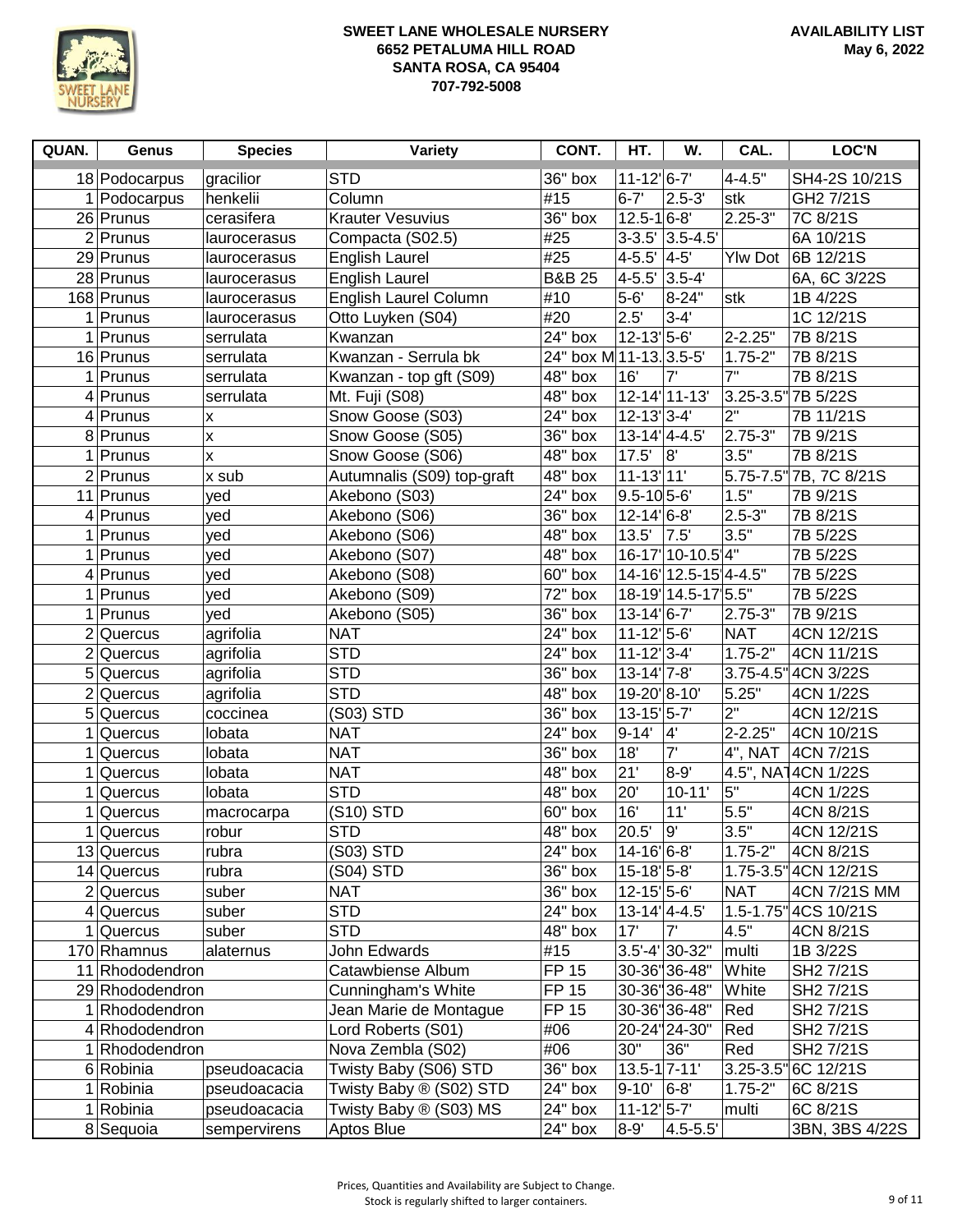

| QUAN. | <b>Genus</b>                | <b>Species</b>                     | <b>Variety</b>           | CONT.             | HT.                                      | W.                   | CAL.           | <b>LOC'N</b>              |
|-------|-----------------------------|------------------------------------|--------------------------|-------------------|------------------------------------------|----------------------|----------------|---------------------------|
|       | 8 Sequoia                   | sempervirens                       | Aptos Blue               | 36" box           | $11 - 12$ <sup><math> 6 - 7</math></sup> |                      |                | 3BS 9/21S                 |
|       | 6 Stewartia                 | pseudocamellia                     | (S04)                    | 36" box           | $7 - 8'$                                 | $4.5 - 5'$           | 2.25-2.5"      | SH4-3S 4/22S              |
|       | 6 Stewartia                 | pseudocamellia                     | (S04)                    | #45               | $9 - 13'$                                | 5-6'                 | $2.25 - 2.5"$  | SH4-3S 4/22S              |
|       | 13 Stewartia                | pseudocamellia                     | (S06)                    | 36" box           | $9 - 11'$                                | $5-8'$               | $2.5 - 3"$     | SH4-3S, SH4-3N            |
|       | $9$ Styrax                  | japonicus                          |                          | 24" box           | 8'                                       | $4^{\prime}$         | 1"             | SH4-4N 4/22S              |
|       | $1$ Styrax                  | japonicus                          |                          | 36" box           | 9.5'                                     | 6.5'                 | 1.75"          | SH4-4N 4/22S              |
|       | $4$ Styrax                  | japonicus                          | Snowcone ® (S04)         | 36" box           | $11 - 12$ <sup>'</sup> 7-8'              |                      | 3"             | SH4-3N 4/22S              |
|       | $3$ Styrax                  | japonicus                          | Snowcone ® (S05)         | 36" box           | $11 - 12$ <sup>'</sup> 7-8'              |                      | 3"             | SH4-3N 4/22S              |
|       | 10 Taxodium                 | distichum                          | Green Whisper            | 24" box           | $8 - 8.5'$ 6                             |                      | 2.5"           | 3AS, SH1 7/21S            |
|       | $2$ Taxodium                | distichum                          | <b>Green Whisper</b>     | 36" box           | $11 - 11.5 - 6'$                         |                      | 2.75"          | 3AS 9/21S                 |
|       | $1$ Taxus                   | baccata                            | Aurea                    | #05 M             | 48"                                      | 8"                   |                | SH2 4/22S                 |
| 1     | Taxus                       | baccata                            | Aurea                    | #07 M             | 48"                                      | 12"                  |                | SH2 4/22S                 |
|       | 29 Taxus                    | baccata                            | Fastigiata/Stricta (S02) | #15               |                                          | 33-36" 12-15"        |                | 6C 2/22S                  |
|       | 15 Taxus                    | baccata                            | Fastigiata/Stricta (S06) | $36"$ box         | $8.5 - 9'$ 2-2.5                         |                      |                | 6C 4/22S                  |
|       | 8 Taxus                     | baccata                            | Fastigiata/Stricta (S07) | 36" box           | 10'                                      | $21" - 3"$           |                | 6C 7/21S                  |
|       | $2$ Taxus                   | baccata                            | Standishii               | #05               | 40-48"8-10"                              |                      |                | SH2 4/22S                 |
|       | 6 Taxus                     | cuspidata                          | <b>Emerald Spreader</b>  | #05 M             |                                          | $8-10"$ 20-24"       |                | SH2 7/21S                 |
|       | $2$ Taxus                   | x media                            | Hicksii (S06)            | $36"$ box         | $8-8.5'$ 4-4.5'                          |                      |                | 6C 7/21S                  |
|       | 20 Taxus                    | x media                            | HM Eddie (S06)           | 30" box           |                                          | 7.5-8.532-36"        |                | 6C, DISP 7/21S            |
|       | $2$ Taxus                   | x media                            | HM Eddie (S06)           | 36" box           | $8-9.5'$ 3.5-4'                          |                      |                | 6C 12/21S                 |
|       | 11 Taxus                    | x media                            | HM Eddie (S06a)          | 30" box           | $7.5 - 8.93'$                            |                      |                | 6C 7/21S                  |
|       | 10 Taxus                    | x media                            | HM Eddie (S06a)          | 36" box           | $8 - 9'$                                 | $3 - 3.5'$           |                | 6C 7/21S                  |
|       | $1$ Taxus                   | x media                            | HM Eddie (S07)           | 48" box           | 11.5'                                    | $\overline{7}$       |                | 6C 12/21S                 |
|       | 30 Taxus                    | x media                            | HM Eddie (S05)           | 24" box           | $5 - 5.5'$ 1.5-2                         |                      |                | 6C 2/22S                  |
|       | 110 Thuja                   | occidentalis                       | <b>Emerald Green</b>     | #15               | 6'                                       | 18"                  | <b>Ylw Dot</b> | 3AN 5/22S                 |
|       | 50 Thuja                    | occidentalis                       | <b>Emerald Green</b>     | #25               | $8 - 9'$                                 | $\overline{2.5}$     | ylw dot        | 3AN 5/22S                 |
|       | 43 Thuja                    | occidentalis                       | <b>Emerald Green</b>     | <b>B&amp;B 15</b> | $5.5 - 6.51 - 1.5$                       |                      |                | 3AN 3/22S                 |
|       | 16 Thuja                    | occidentalis                       | Emerald Green (S05)      | 36" box           |                                          | $9.5 - 11$ 32-36"    |                | 3AN, DISP 7/21S           |
|       | 8Thuja                      | plicata                            | Whipcord (S01)           | #03               |                                          | 12-15"24-36"         |                | SH2 4/22S                 |
|       | $1$ Tilia                   | cordata                            | Greenspire (S08)         | 48" box           | 19'                                      | $8 - 11'$            | 4.25"          | 5AN 12/21S                |
|       | $1$ Tilia                   | cordata                            | Greenspire (S12)         | 72" box           | 17.5'                                    | 15'                  | 5.75"          | 5AN 9/21S                 |
|       | $21$ Tilia                  | tomentosa                          | Sterling (S03)           | 24" box           | $11 - 14$ <sup>1</sup> 4-6               |                      | 2-2.25"        | 5AN 8/21S                 |
|       | 8 Tilia                     | tomentosa                          | Sterling (S05)           | 36" box           | $12.5 - 1$ 4-5                           |                      | 2.5-2.75"      | 5AN 9/21S                 |
|       | 20 Tilia                    | tomentosa                          | Sterling (S06)           | 36" box           | $13 - 15$ <sup>1</sup> 6-7               |                      | $2.5 - 3"$     | 4AS, 5AN 7/21S            |
|       | $2$ Tilia                   | tomentosa                          | Sterling (S06)           | 48" box           | 15-16'6-8'                               |                      | 4"             | 5AN 8/21S                 |
|       | 6 <sup>Tilia</sup>          | tomentosa                          | Sterling (S07)           | 48" box           | $13 - 15$ <sup>1</sup> 6-8'              |                      | 4-4.25"        | 5AN 2/22S                 |
|       | $1$ Tilia                   | tomentosa                          | Sterling (S08)           | 60" box           | 18'                                      | 12                   | 5"             | 5AN 8/21S                 |
|       | 1 Trachelosperm jasminoides |                                    | ESP - slim               | 24" box           |                                          | $7'$ (6'R $5'$ (2'R) | <b>ESP</b>     | SH3 11/21S                |
|       | 3 Tsuga                     | canadensis                         | Cole's Prostrate (S01)   | #03               |                                          | 10-12" 15-20"        |                | SH2 4/22S                 |
|       | 1 Tsuga                     | canadensis                         | Pendula                  | 36" box           | 9.5'                                     | 5'                   | L/B            | SH4-2N 4/22S              |
|       | $2$ Ulmus                   | minor x parvifolia Frontier (S05a) |                          | 36" box           | 22-24 10-13                              |                      |                | 3.5-3.75" 4AN 10/21S      |
|       | $4$ Ulmus                   | minor x parvifolia Frontier (S08)  |                          | 48" box           | 22-25' 10-12'                            |                      |                | 3.5-3.75" 4AN 10/21S      |
|       | 10 Ulmus                    | minor x parvifolia Frontier (S09)  |                          | 48" box           |                                          | 23-26' 11-14'        |                | 4.25-5.5" 4AN DISP 10/21S |
|       | $1$ Ulmus                   | parvifolia                         | Allee (S08)              | 60" box           | 20'                                      | $17 - 18'$           | 4.25"          | 4AN 5/22S                 |
|       | Ulmus                       | parvifolia                         | Drake                    | 36" box           | $11 - 13$ <sup>1</sup> 4-8'              |                      | 1.5"           | 3BS 11/21S                |
|       | $1$ Ulmus                   | parvifolia                         | <b>Drake</b>             | 48" box           | 13'                                      | 12'                  | 3.25"          | 4AN 4/22S                 |
|       | $1$ Ulmus                   | propinqua                          | <b>Emerald Sunshine</b>  | 36" box           | 12'                                      | $6 - 7'$             | 2"             | 4AN 7/21S                 |
|       | $2$ Ulmus                   | X                                  | Accolade (S04)           | 36" box           | 18.5'                                    | 8"                   | 2.75"          | 4AN 12/21S                |
|       | 7Ulmus                      | X                                  | Accolade (S05)           | 48" box           | 16-18 9-11                               |                      | 2.75-3"        | 4AN 4/22S                 |